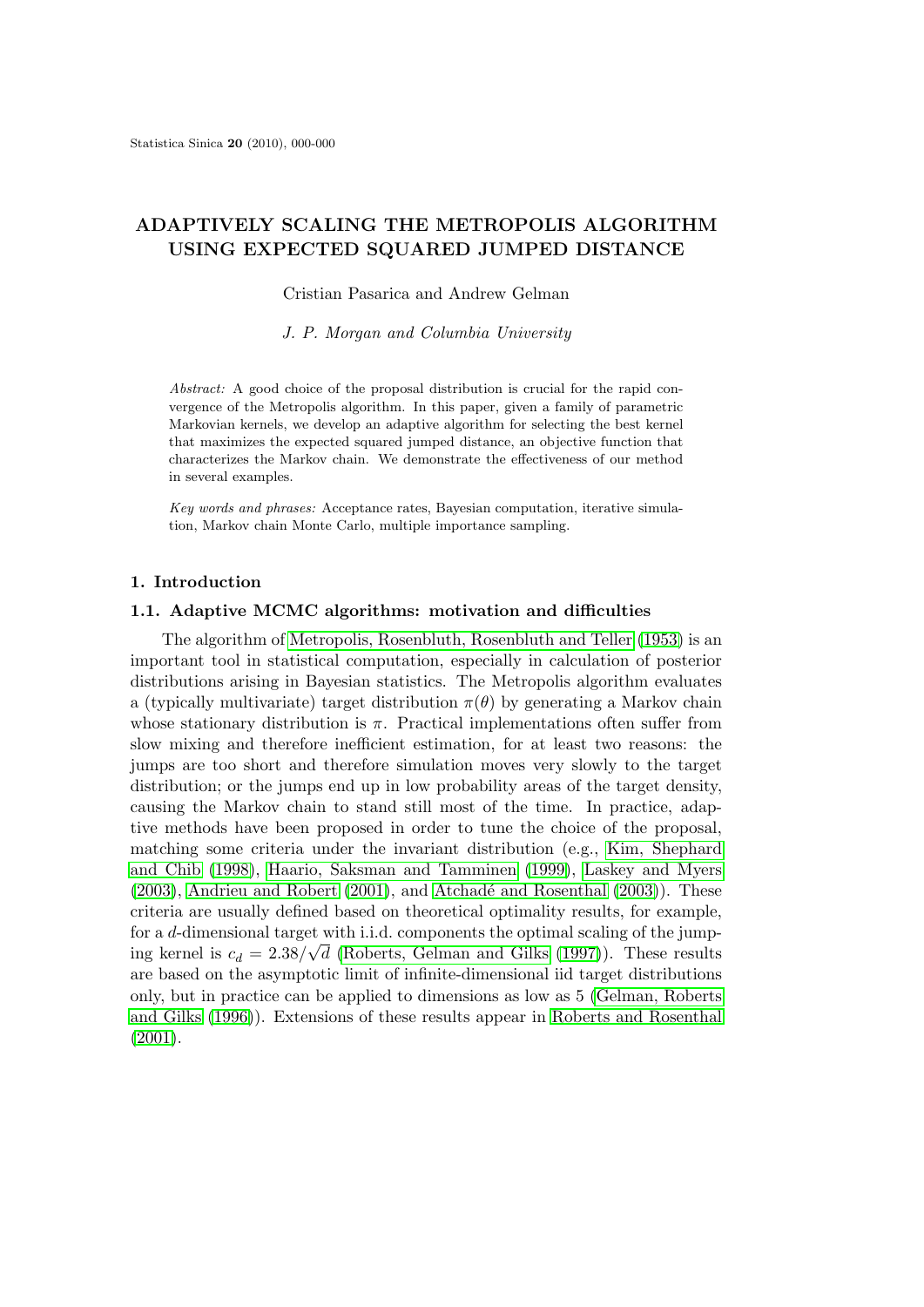Another approach is to coerce the acceptance probability to a preset value (e.g., 44% for one-dimensional target). This can be difficult to apply due to the complicated form of the target distribution which makes the optimal acceptance probability value difficult to compute. In practice, problems arise for distributions (e.g., multimodal) for which the normal-theory optimal scaling results do not apply, and for high-dimensional targets where initial optimization algorithms cannot find easily the global maximum of the target function, yielding a proposal covariance matrix different from the covariance matrix under the invariant distribution. A simple normal-normal hierarchical model example is considered in Bédard (2006); here the target distribution apparently breaks the assumption of independent components, but can be transformed to a *d*-dimensional multivariate independent normal target distribution with variance  $(1/(d+1), d+1, 1, \ldots, 1)$ . In this case, the optimal acceptance rate(with respect to the best possible mixing [of states and f](#page-19-0)ast convergence to stationarity) is 21.6%, slightly different than the theoretical optimal acceptance rate of 23.4% that holds for inhomogeneous target distributions  $\pi(x^{(d)}) = \Pi_{i=1}^d C_i f(C_i x_i)$  (see Roberts and Rosenthal (2001)). When the target distribution moves further away from normality, as for example with the gamma hierarchical model, Bédard  $(2006)$  finds an optimal acceptance rate of 16%. More general optimal acceptance rates are based on the asymptotic behavior of the target distribution and can be [found in some special c](#page-21-0)a[ses \(s](#page-21-0)ee  $Bédard (2006)$ .

In general, the adaptive proposa[l Metropolis a](#page-19-0)lgorithms do not simulate exactly the target distribution: the Markovian property or time-homogeneity of the tran[sition](#page-19-0) kernel is lost, and ergodicity can be proved only under some con[ditions](#page-19-0) (see Tierney and Mira (1999), Haario, Saksman and Tamminen (2001), Holden (2000), Atchad´e and Rosenthal (2003), Haario, Laine, Mira and Saksman (2006), and Roberts and Rosenthal (2006)). Adaptive methods that preserve the Markovian properties by using regeneration times have the challenge of estimating regener[ation times; this is](#page-21-0) [difficu](#page-21-0)l[t for algorithms other than independenc](#page-20-0)e [chain Metrop](#page-20-0)olis (see [Gilks, Roberts, and Sa](#page-19-0)hu [\(1998\)\). In practice, we follow](#page-20-0) [a two-](#page-20-0)stage [finite adaptation approach: a](#page-21-0) series of adaptive optimization steps followed by an MCMC run with fixed kernel. We also consider an infinite adaptation version of the a[lgorithm.](#page-20-0)

## **1.2. Our proposed method based on expected squared jumped distance**

In this paper we propose a general framework which allows for the development of new MCMC algorithms that, in order to explore the target, are able to learn automatically the best strategy among a set of proposed strategies  $\{J_\gamma\}_{\gamma \in \Gamma}$ , where  $\Gamma$  is some finite-dimensional domain, in order to explore the target distribution  $\pi$ . Measures of efficiency in low-dimensional Markov chains are not unique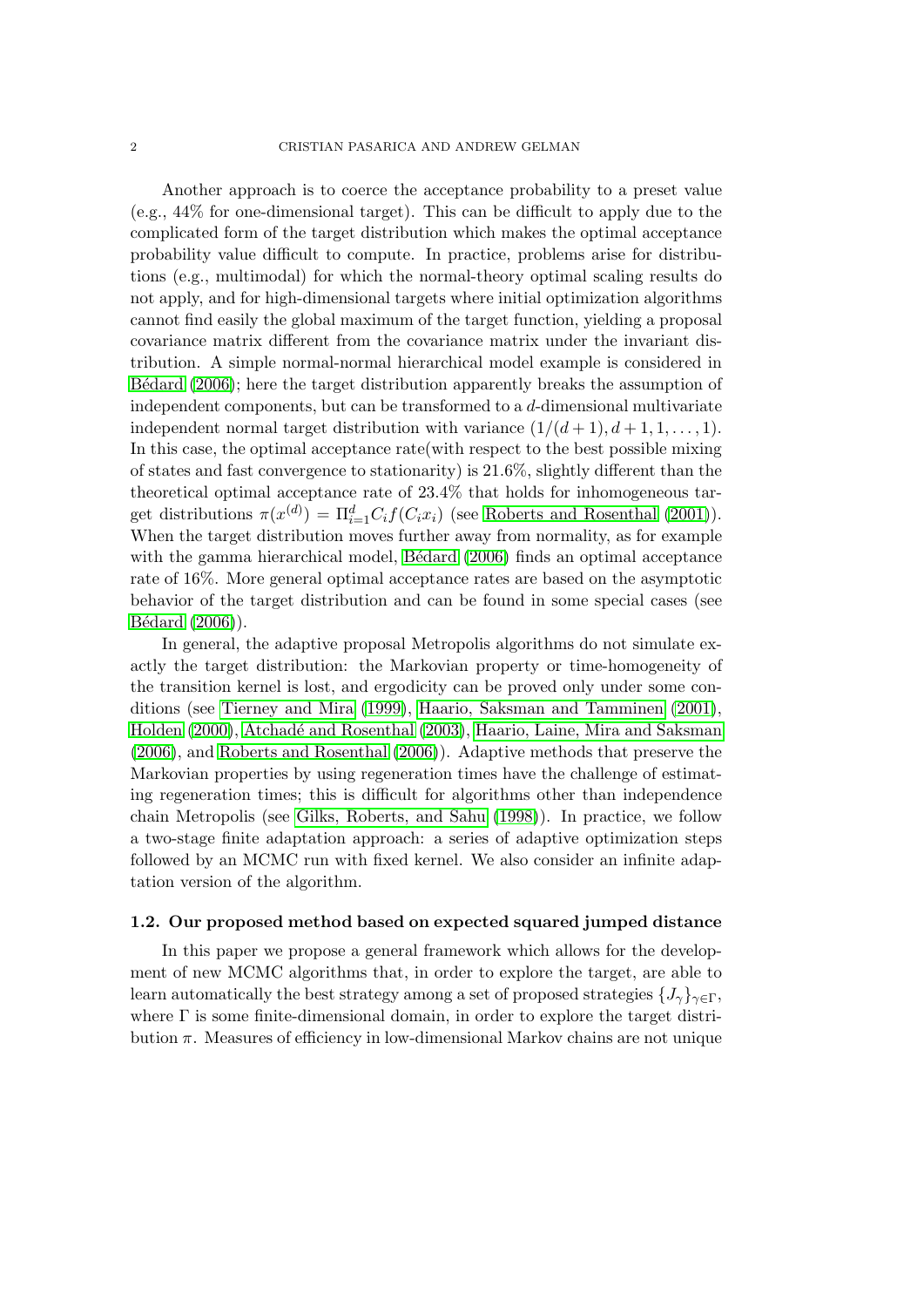(see Gelman, Roberts and Gilks (1996) for discussion). A natural measure of efficiency is the asymptotic variance of the sample mean  $\bar{\theta} = (1/T) \sum_{t=1}^{T} \theta_t$ . The asymptotic efficiency of Markov chain sampling for  $\bar{\theta}$  is defined as

$$
\text{eff}_{\bar{\theta}}(\gamma) = \frac{\text{Var}_{(\pi)}(\bar{\theta})}{\text{Var}_{(J_{\gamma})}(\bar{\theta})} = \left[1 + 2(\rho_1 + \rho_2 + \cdots)\right]^{-1}, \quad \gamma \in \Gamma,
$$

where Var  $_{(\pi)}$  denotes the variance under independent sampling, Var  $_{(J_{\gamma})}$  denotes the limiting scale sample variance from the MCMC output, and  $\rho_k = (1/(T$ *k*))∑ $\theta_t \theta_{t-k}$  denotes the autocorrelation of the Markov chain at lag *k*. Our measure and alternative measures of efficiency in the MCMC literature are related to the eigenvalue structure of the transition kernel (see, for example, Besag and Green (1993)). Fast convergence to stationarity in total variation distance is attained by having a low second eigenvalue modulus. Maximizing asymptotic efficiency is a criterion proposed in Andrieu and Robert (2001) but the difficulty lies in estimating the higher order autocorrelations  $\rho_2, \rho_3, \ldots$ , since th[ese involve](#page-20-0) [estima](#page-20-0)t[ion of](#page-20-0) an integral with respect to the Dirac measure. We maximize the expected squared jumping distanc[e \(ESJD\):](#page-19-0)

$$
\text{ESJD}(\gamma) \stackrel{\triangle}{=} \mathbf{E}_{J_{\gamma}}\Big[\|\theta_{t+1} - \theta_t\|^2\Big] = 2(1 - \rho_1) \cdot \text{Var}_{(\pi)}(\theta_t),
$$

for a one-dimensional target distribution  $\pi$ . Clearly,  $Var_{(\pi)}(\theta_t)$  is a function of the stationary distribution only, thus choosing a transition rule to maximize ESJD is equivalent to minimizing the first-order autocorrelation  $\rho_1$  of the Markov chain (and thus maximizing the efficiency if the higher order autocorrelations are monotonically increasing with respect to  $\rho_1$ ). Nevertheless, it is easy to imagine a bimodal example in several dimensions in which the monotonicity of the higher order autocorrelations does not hold and jumps are always between the modes, giving a negative lag-1 autocorrelation, but a positive lag-2 autocorrelation. For this situation we can modify the efficiency criteria to include higher order autocorrelations as the method we present is a case of a general framework. However, our method will work under any other objective function and *d*-dimensional target distribution (see Section 2.4).

We present here an outline of our procedure.

- 1. Start the Metropolis algorithm with some initial kernel; keep track of both the Markov chain  $\theta_t$  and proposals  $\theta_t^*$ .
- 2. After every *T* iterations, update the covariance matrix of the jumping kernel using the sample covariance matrix, with a scale factor that is computed by optimizing an importance sampling estimate of the ESJD.
- 3. After some number of the above steps, stop the adaptive updating and run the MCMC with a fixed kernel, treating the previous iterations up to that point as a burn-in.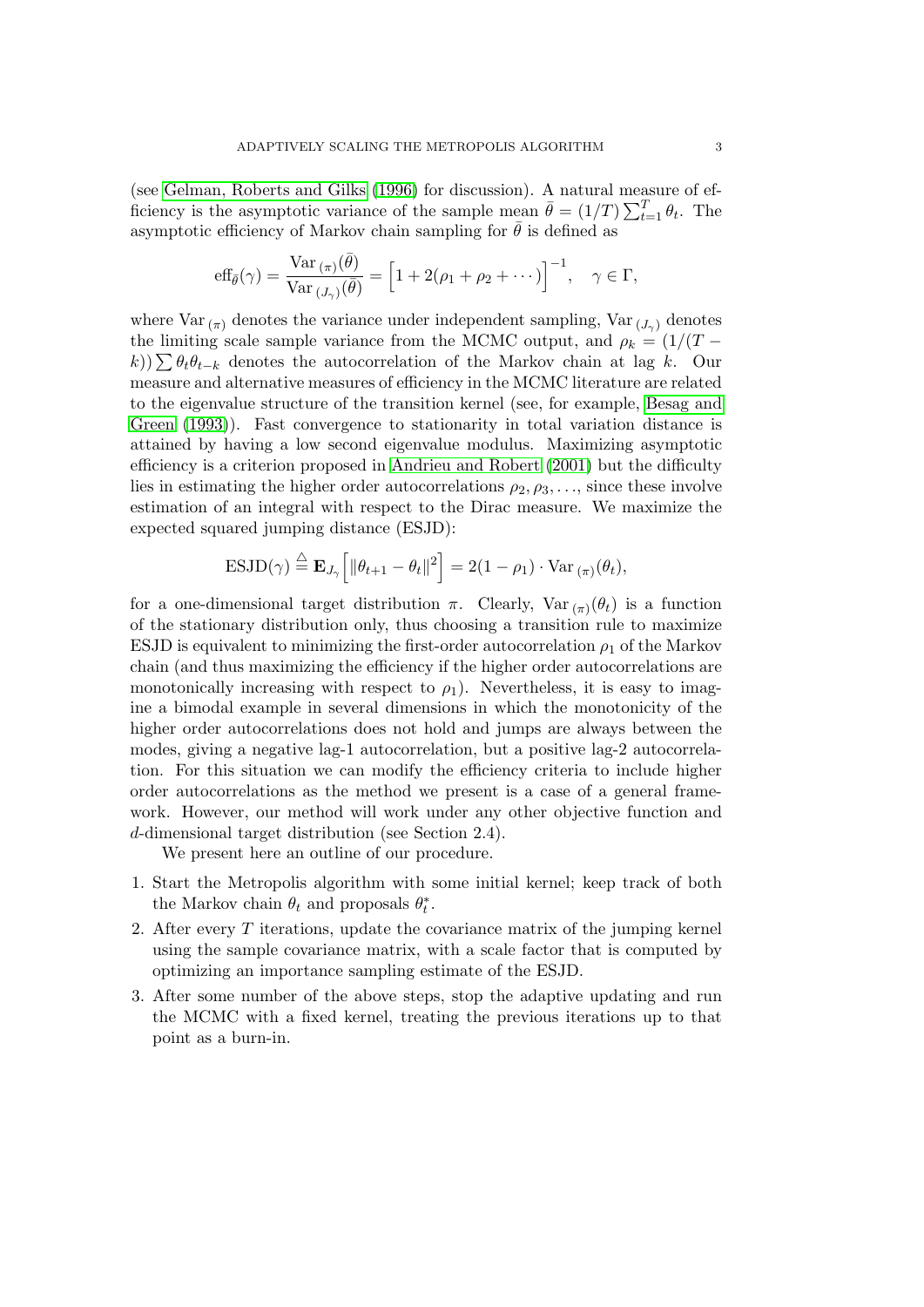Importance sampling techniques for Markov chains, unlike the methods for independent variables, typically require the whole path for computing the importance sampling weights, thus making them computationally expensive. We take advantage of the properties of the Metropolis algorithm to use the importance weights that depend only on the current state, and not of the whole history of the chain. The multiple importance sampling techniques introduced in Geyer and Thompson (1992, reply to discussion) and Geyer (1996) help stabilize the variance of the importance sampling estimate over a broad region, by treating observations from different samples as observations from a mixture den[sity. We study the](#page-20-0) conv[ergenc](#page-20-0)e of our method by using [the technique](#page-20-0)s of Geyer (1994) and Roberts [and](#page-20-0) Rosenthal (2006).

This paper describes our approach, in particular, the importance sampling method used to optimize the parameters of the jumping kernel  $J_{\gamma}(\cdot, \cdot)$  after a [fixed number o](#page-21-0)f steps, and illustrates it with several e[xamples. We](#page-20-0) also compare our procedure [with t](#page-21-0)he Robbins-Monro stochastic optimization algorithm (see, for example, Kushner and Yin (2003)). We describe our algorithm in Section 2, and in Section 3 we discuss implementation with Gaussian kernels. Section 4 includes several examples, and we conclude with discussion and open problems in Section 5.

#### **2. The Adaptive Optimization Procedure**

#### **2.1. Notation**

To define Hastings's (1970) version of the algorithm, suppose that *π* is a target density absolutely continuous with respect to Lebesgue measure, and let  ${J_{\gamma}(\cdot,\cdot)}_{\gamma\in\Gamma}$  be a family of proposal kernels. For fixed  $\gamma \in \Gamma$  define

$$
\alpha_{\gamma}(\theta,\theta^*) = \min \left\{ \frac{J_{\gamma}(\theta^*,\theta)\pi(\theta^*)}{\pi(\theta)J_{\gamma}(\theta,\theta^*)},1 \right\}.
$$

If we define the off-diagonal density of the Markov process,

$$
p_{\gamma}(\theta, \theta^*) = \begin{cases} J_{\gamma}(\theta, \theta^*) \alpha_{\gamma}(\theta, \theta^*), & \theta \neq \theta^* \\ 0, & \theta = \theta^* \end{cases}
$$
(2.1)

and set

$$
r_{\gamma}(\theta) = 1 - \int p_{\gamma}(\theta, \theta^*) d\theta^*,
$$

then the Metropolis transition kernel can be written as

$$
K_{\gamma}(\theta, d\theta^*) = p_{\gamma}(\theta, \theta^*)d\theta^* + r_{\gamma}(\theta)\delta_{\theta}(d\theta^*).
$$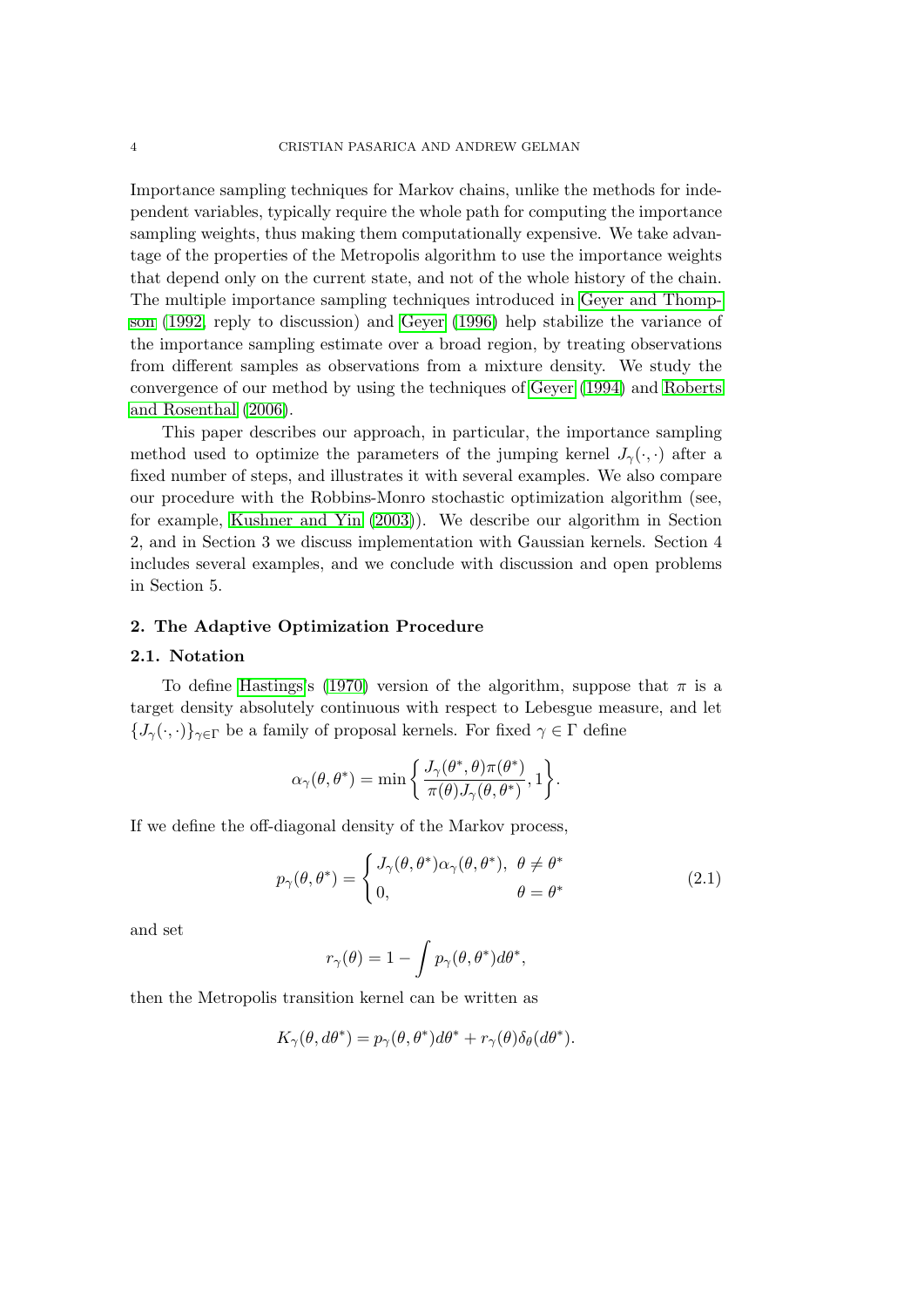<span id="page-4-0"></span>Throughout this paper we use the notation  $\theta_t^*$  for the proposal generated by the Metropolis chain under proposal kernel  $J_{\gamma}(\cdot, \theta_t)$  and denote by  $\Delta_t \stackrel{\triangle}{=} \theta_t^* - \theta_t$ , the proposed jumping distance.

#### **2.2. Optimization of the proposal kernel after one set of simulations**

Following Andrieu and Robert (2001), we define the objective function that we seek to maximize adaptively as

$$
h(\gamma) \stackrel{\triangle}{=} \mathbf{E}\Big[H(\gamma, \theta_t, \theta_t^*)\Big] = \int \int_{\mathbf{R}^d \times \mathbf{R}^d} H(\gamma, x, y)\pi(x)J_\gamma(x, y)dxdy. \tag{2.2}
$$

We start our procedure by choosing an initial proposal kernel  $J_{\gamma_0}(\cdot, \cdot)$  and running the Metropolis algorithm for *T* steps. We use the *T* simulation draws  $\theta_t$  and the proposals  $\theta_t^*$  to construct the importance sampling estimator of  $h(\gamma)$ ,

$$
\hat{h}_T(\gamma|\gamma_0) \stackrel{\triangle}{=} \frac{\sum_{t=1}^T H(\gamma, \theta_t, \theta_t^*) \cdot w_{\gamma|\gamma_0}(\theta_t, \theta_t^*)}{\sum_{t=1}^T w_{\gamma|\gamma_0}(\theta_t, \theta_t^*)}, \ \forall \gamma \in \Gamma,
$$
\n(2.3)

or the mean estimator

$$
\hat{\hat{h}}_T(\gamma|\gamma_0) \stackrel{\triangle}{=} \frac{1}{T} \sum_{t=1}^T H(\gamma, \theta_t, \theta_t^*) w_{\gamma|\gamma_0}(\theta_t, \theta_t^*), \ \forall \gamma \in \Gamma,
$$
\n(2.4)

where

$$
w_{\gamma|\gamma_0}(\theta,\theta^*) \stackrel{\triangle}{=} \frac{J_\gamma(\theta,\theta^*)}{J_{\gamma_0}(\theta,\theta^*)},\tag{2.5}
$$

are the importance sampling weights. On the left side of (2.3) the subscript *T* emphasizes that the estimate comes from *T* simulation draws, and we explicitly condition on  $\gamma_0$  because the importance sampling weights require  $J_{\gamma_0}$ .

We typically choose as objective function the expected squared jumped distance  $H(\gamma, \theta, \theta^*) = ||\theta - \theta^*||_{\Sigma^{-1}}^2 \alpha_{\gamma}(\theta, \theta^*) = (\theta - \theta^*)^t \Sigma^{-1} (\theta - \theta^*) \alpha_{\gamma}(\theta, \theta^*)$ , where  $\Sigma$  is the covariance matrix of the target distribution  $π$ , because maximizing this distance is equivalent to minimizing the first-order autocorrelation in covariance norm. We return to this issue and discuss other choices of objective function in Section 2.4. We optimize the empirical estimator (2.3) using a numerical optimization algorithm such as Brent's (see, e.g., Press, Teukolski, Vetterling and Flannery (2002)) as we further discuss in Section 2.6. In Section 4 we discuss the computation time needed for the optimization.

### **2.3. Iterative optimization of the propos[al kernel](#page-20-0)**

[If the starti](#page-20-0)ng point,  $\gamma_0$ , is not in the neighborhood of the optimum, then an effective strategy is to iterate the optimization procedure, both to increase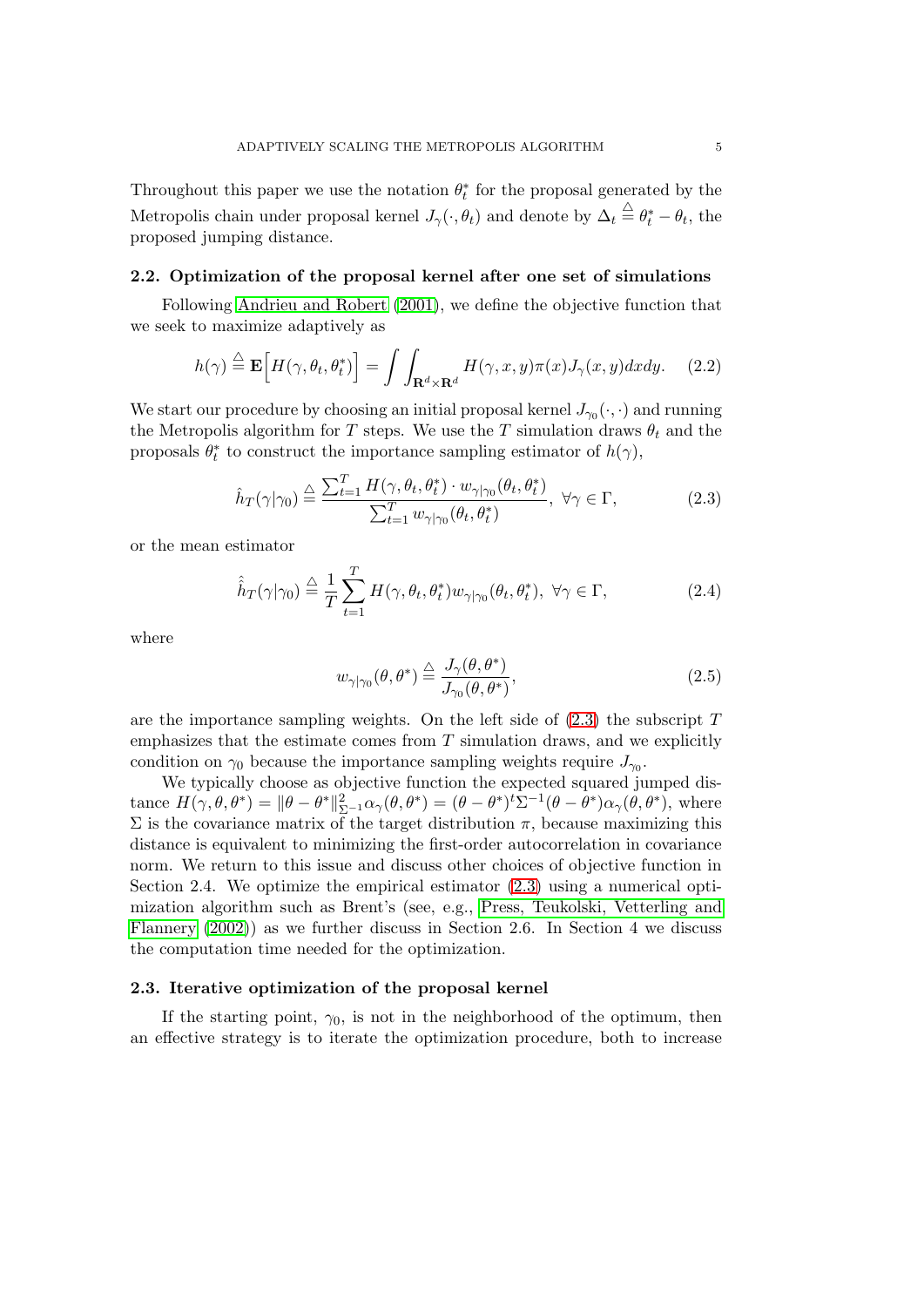the amount of information used in the optimization and to use more effective importance sampling distributions. The iteration allows us to get closer to the optimum and not rely too strongly on our starting distribution. We explore the effectiveness of the iterative optimization in several examples in Section 4. In our algorithm, the "pilot data" used to estimate *h* will come from a series of different proposal kernels. The function *h* can be estimated using the method of multiple importance sampling (see Hesterberg (1995)), yielding the following algorithm based on adaptively updating the jumping kernel after steps  $T_1, T_1 +$  $T_2, T_1 + T_2 + T_3, \ldots$  For  $k = 1, 2, \ldots$ 

- 1. Run the Metropolis algorithm for  $T_k$  [steps according](#page-20-0) to proposal rule  $J_{\gamma_k}(\cdot, \cdot)$ . Save the sample and proposals,  $(\theta_{k1}, \theta_{k1}^*), \ldots, (\theta_{kT_k}, \theta_{kT_k}^*).$
- 2. Find the maximum  $\gamma_{k+1}$  of the empirical estimator  $h(\gamma|\gamma_{k-1},\ldots,\gamma_0)$ , defined as

$$
\hat{h}(\gamma|\gamma_{k-1},\ldots,\gamma_0) = \frac{\sum_{i=1}^k \sum_{t=1}^{T_i} H(\gamma,\theta_{it},\theta_{it}^*) \cdot w_{\gamma|\gamma_{k-1},\ldots,\gamma_0}(\theta_{it},\theta_{it}^*)}{\sum_{i=1}^k \sum_{t=1}^{T_i} w_{\gamma|\gamma_{k-1},\ldots,\gamma_0}(\theta_{it},\theta_{it}^*)},\tag{2.6}
$$

where the *multiple importance sampling weights* are

$$
w_{\gamma|\gamma_j,\dots,\gamma_0}(\theta,\theta^*) \stackrel{\triangle}{=} \frac{J_\gamma(\theta,\theta^*)}{\sum_{i=1}^j T_i J_{\gamma_{i-1}}(\theta,\theta^*)}, \quad j=1,\dots,k. \tag{2.7}
$$

We are treating the samples as having come from a mixture of  $j$  components  $j =$ 1, ..., k. The weights satisfy the condition  $\sum_{i=1}^{k} \sum_{t=1}^{T_i} w_{\gamma|\gamma_{k-1},..., \gamma_0}(\theta_{it}, \theta_{it}^*) = 1$ , and are derived from the individual importance sampling weights by substituting  $J_{\gamma} = \omega_{\gamma|\gamma_j} J_{\gamma_j}$  in the numerator of (2.7). With independent multiple importance sampling, these weights are optimal in the sense that they minimize the variance of the empirical estimator (see Veach and Guibas (1995, Theorem 2)), and our numerical experiments indicate that this greatly improves the convergence of our method. It is not always necessary to keep track of the whole chain and proposals, quantities that can become computationally expensive for high-dimensional distributions. For example, in t[he case of random walk M](#page-21-0)etropolis and ESJD objective function, it is enough to keep track of the jumped distance in covariance norm and acceptance probability to construct the adaptive empirical estimator. We discuss these issues further in Section 3.

#### **2.4. Choices of the objective function**

We focus on optimizing the expected squared jumped distance (ESJD), which in one dimension is defined as

$$
\text{ESJD}(\gamma) = \mathbf{E}_{J_{\gamma}} \left[ |\theta_{t+1} - \theta_t|^2 \right] = \mathbf{E}_{J_{\gamma}} \left[ \mathbf{E}_{J_{\gamma}} \left[ |\theta_{t+1} - \theta_t|^2 \Big| (\theta_t, \theta_t^*) \right] \right]
$$

$$
= \mathbf{E}_{J_{\gamma}} \left[ \Delta_t^2 \cdot \alpha_{\gamma}(\theta_t, \theta_t^*) \right] = 2(1 - \rho_1) \cdot \text{Var}_{\pi}(\theta_t)
$$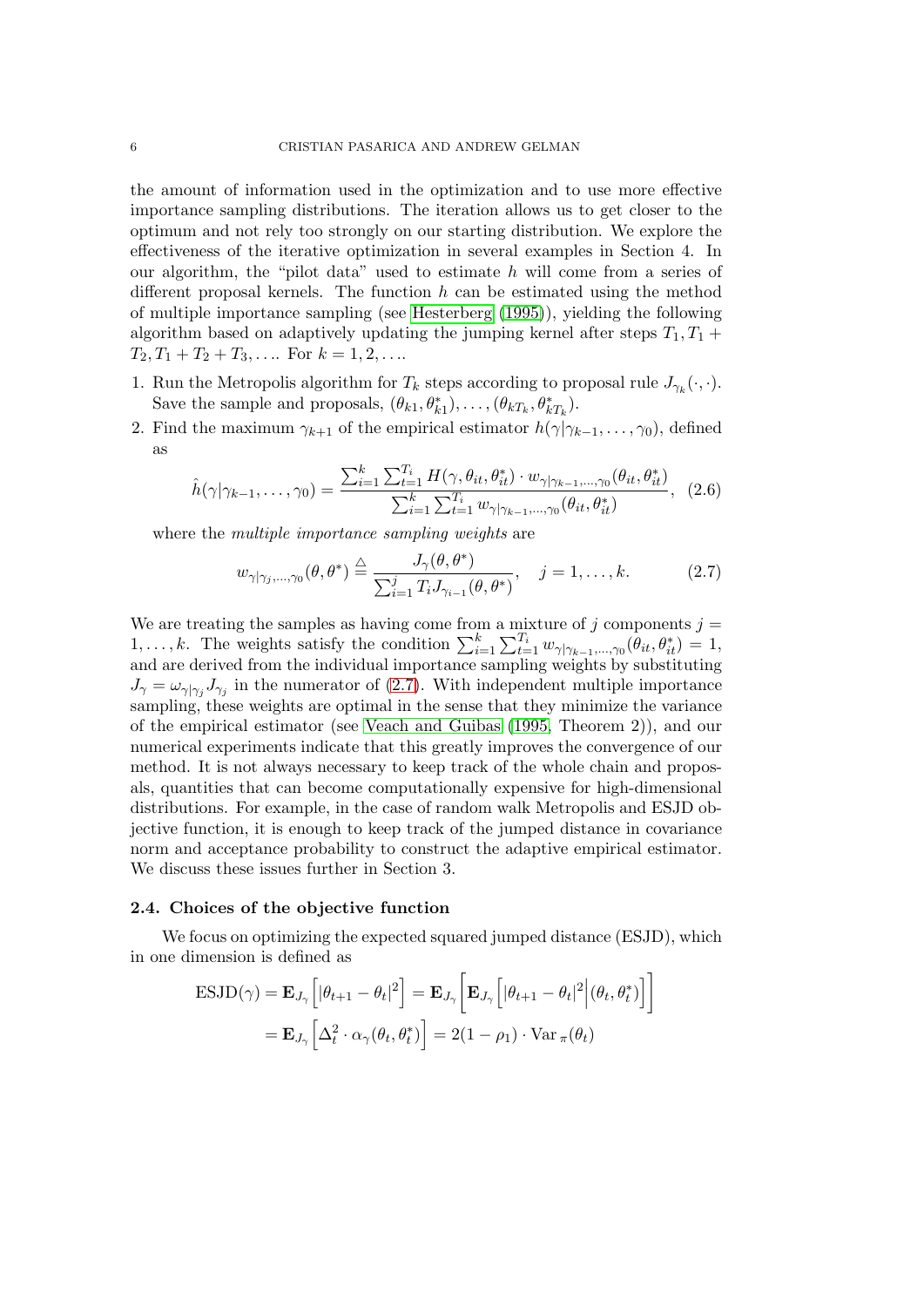and corresponds to the objective function  $H(\gamma, \theta_t, \theta_t^*) = \Delta_t^2 \cdot \alpha_{\gamma}(\theta_t, \theta_t^*)$ . Maximizing the ESJD is equivalent to minimizing first-order autocorrelation, which is a convenient approximation to maximizing efficiency as we have discussed in Section 1.2.

For *d*-dimensional targets, we scale the expected squared jumped distance by the covariance norm and define the ESJD as

$$
\text{ESJD}(\gamma) \stackrel{\triangle}{=} \mathbf{E}_{J_{\gamma}}\Big[\|\theta_{t+1} - \theta_t\|_{\Sigma^{-1}}^2\Big] = \mathbf{E}\Big[\|\Delta_t\|_{\Sigma^{-1}}^2 \alpha_{\gamma}(\theta_t, \theta_t^*)\Big].
$$

This corresponds to the objective function,  $H(\gamma, \theta_t, \theta_t^*) = ||\Delta_t||_{\Sigma^{-1}}^2 \alpha_\gamma(\theta, \theta^*) =$  $(\Delta_t)^t \Sigma^{-1} \Delta_t \alpha_\gamma(\theta_t, \theta_t^*)$ , where  $\Sigma$  is the covariance matrix of the target distribution  $\pi$ . The adaptive estimator (2.6) then becomes

$$
\hat{h}(\gamma|\gamma_k, \gamma_{k-1}, \dots, \gamma_1) \stackrel{\triangle}{=} \frac{\sum_{i=1}^k \sum_{t=1}^{T_i} ||\Delta_{it}||_{\Sigma^{-1}}^2 \alpha_{\gamma_i}(\theta_{it}, \theta_{it}^*) \cdot w_{\gamma|\gamma_k, \dots, \gamma_1}(\theta_{it}, \theta_{it}^*)}{\sum_{i=1}^k \sum_{t=1}^{T_i} w_{\gamma|\gamma_k, \dots, \gamma_1}(\theta_{it}, \theta_{it}^*)}.\n\tag{2.8}
$$

Maximizing the ESJD in covariance norm is equivalent to minimizing the lag-1 correlation of the *d*-dimensional process in covariance norm,

$$
\text{ESJD}(\gamma) = \mathbf{E}_{J_{\gamma}} \left[ \|\theta_t\|_{\Sigma^{-1}}^2 \right]. \tag{2.9}
$$

When  $\Sigma$  is unknown, we can use a current estimate in defining the objective function at each step. We illustrate this in Sections 4.2 and 4.4.

For other choices of the objective function already studied in the MCMC literature, see Andrieu and Robert (2001). In this paper we consider two optimization rules: (1) maximizing the ESJD (because of its property of minimizing the first-order autocorrelation) and (2) coercing the acceptance probability (because of its si[mplicity\).](#page-19-0)

#### **2.5. Convergence properties**

For fixed proposal kernel, under conditions on  $\pi$  and  $J_{\gamma}$  such that the Markov chain  $(\theta_t, \theta_t^*)$  is  $\phi$  irreducible and aperiodic (see Meyn and Tweedie (1993)), the ratio estimator  $\hat{h}_T$  converges to *h* with probability 1. For example, if  $J_\gamma(\cdot;\cdot)$  is positive and continuous on  $R^d \times R^d$ , and  $\pi$  is finite everywhere, then the algorithm is  $\pi$ -irreducible. No additional assumptions are necessary to ensure aperiodicity. In order to prove convergence of the maximizer of  $\hat{h}_T$  [to the maximizer of](#page-20-0)  $h$ , some stronger properties are required.

**Proposition 1.** Let  $\{(\theta_t, \theta_t^*)\}_{t=1:T}$  be the Markov chain and set of proposals gen*erated by the Metropolis algorithm under transition kernel*  $J_{\gamma_0}(\cdot, \cdot)$ *. If the chain*  $\{(\theta_t, \theta_t^*)\}$  *is*  $\phi$ *-irreducible, and*  $\hat{h}_T(\cdot|\gamma_0)$  *and h* are concave and twice differentiable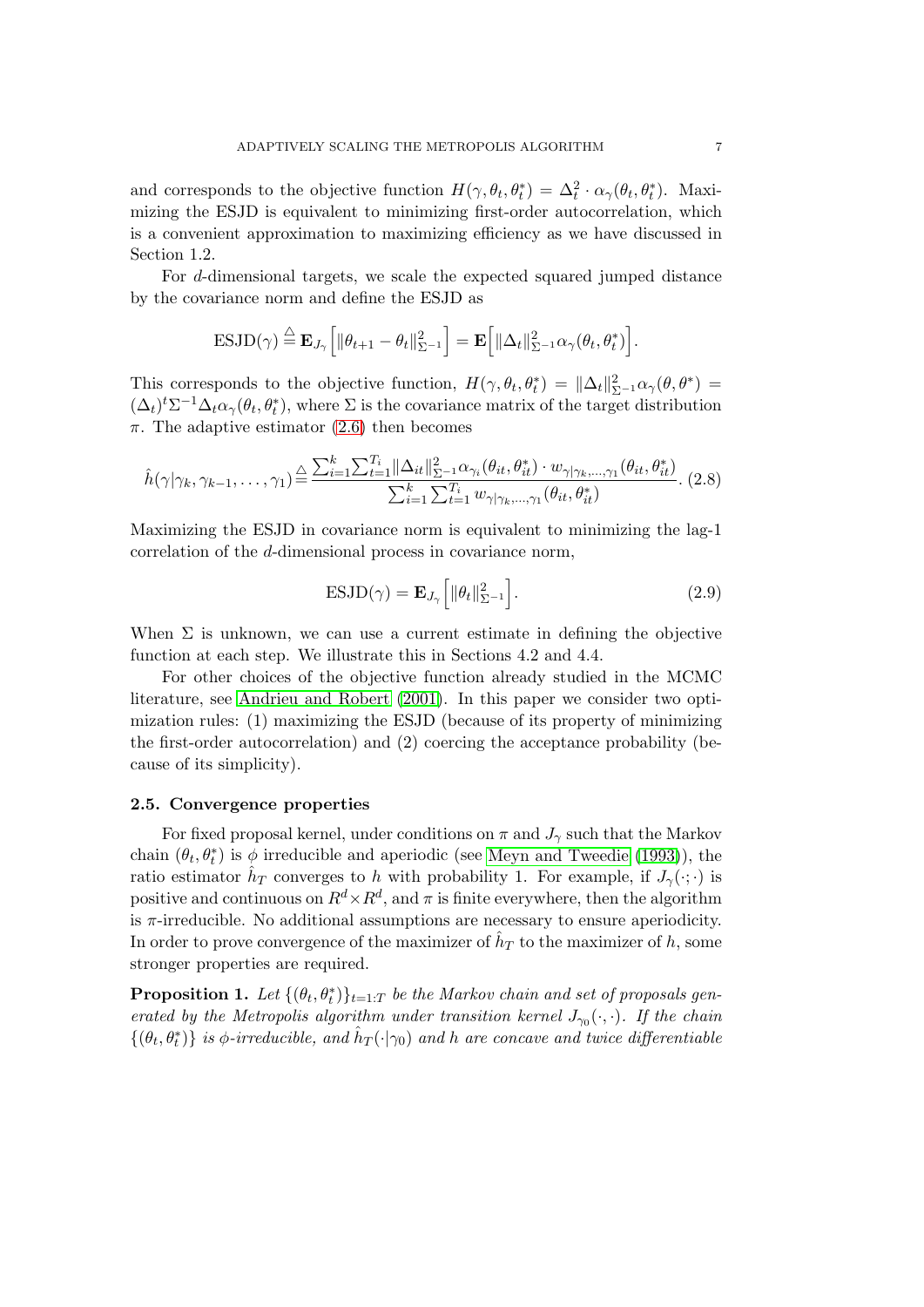<span id="page-7-0"></span>*everywhere, then*  $\hat{h}_T(\cdot|\gamma_0)$  *converges to h uniformly on compact sets with probability 1, and the maximizers of*  $\hat{h}_T(\cdot|\gamma_0)$  *converge to the unique maximizer of h.*

**Proof.** The proof is a consequence of well-known theorems of convex analysis stating that convergence on a dense set implies uniform convergence and consequently convergence of the maximizers; this can be found in Geyer and Thompson (1992).

In general, it is difficult to check the concavity assumption for the empirical ratio estimator, but we can prove convergence for the mean estimator.

**[Prop](#page-20-0)osition 2.** Let  $\{(\theta_t, \theta_t^*)\}_{t=1:T}$  be the Markov chain [and set of proposals](#page-20-0) *generated by the Metropolis algorithm under transition kernel*  $J_{\gamma_0}(\cdot, \cdot)$ . If the *chain*  $\{(\theta_t, \theta_t^*)\}$  *is irreducible, and the mapping*  $\gamma \to H(\gamma, x, y)J_\gamma(x, y), \forall \gamma \in \Gamma$ *is continuous, and for every*  $\gamma \in \Gamma$  *there is a neighborhood B of*  $\gamma$  *such that* 

$$
\mathbf{E}_{J_{\gamma_0}} \left[ \sup_{\phi \in B} H(\phi, \theta_t, \theta_t^*) \frac{J_\phi(\theta_t, \theta_t^*)}{J_{\gamma_0}(\theta_t, \theta_t^*)} \right] < \infty,\tag{2.10}
$$

*then*  $h_T(\cdot|\gamma_0)$  *converges to h uniformly on compact sets with probability 1.* 

**Proof.** See the Appendix.

The convergence of the maximizer of  $h<sub>T</sub>$  to the maximizer of  $h$  is attained under the additional conditions of Geyer (1994).

**Theorem.** (Geyer (1994, Theorem 4)) *Assume that*  $(\gamma_T)_T$ ,  $\gamma_*$  *are the unique maximizers of*  $(h_T)_T$  *and h*, *respectively, and they are contained in a compact set.* If t[h](#page-20-0)ere exist a sequence  $\epsilon_T \to 0$  [such th](#page-20-0)at  $h_T(\gamma_T|\gamma_0) \geq \sup_T(h_T(\gamma_T|\gamma_0)) - \epsilon_T$ , *then*  $\gamma_T \rightarrow \gamma_*$ *.* 

**Propositio[n 3.](#page-20-0)** *If the chain*  $\{(\theta_t, \theta_t^*)\}$  *is*  $\phi$ *-irreducible and the objective function is the expected squared jumped distance,*  $H(\gamma, x, y) = ||y - x||_{\Sigma^{-1}}^2 \alpha_{\gamma}(x, y)$ , then *the mean empirical estimator*  $h_T(\gamma|\gamma_0)$  *converges uniformly on compact sets for the case of random walk Metropolis algorithm with proposal kernel*  $J_{\gamma, \Sigma}(\theta_*, \theta) \approx$  $\exp(-\|\theta - \theta^*\|_{\Sigma^{-1}}^2/(2\gamma^2)).$ 

**Proof.** See the Appendix.

**Remark.** We used both the mean and the ratio estimator for our numerical experiments, but the convergence appeared to be faster than Andrieu and Robert, and the estimates more stable for the ratio estimator (see Remark 1 below for more details).

The infinite adaptation version can be proved to converge under some additional restriction, Haario, Saksman and Tamminen (2001) and Roberts and Rosenthal (2006).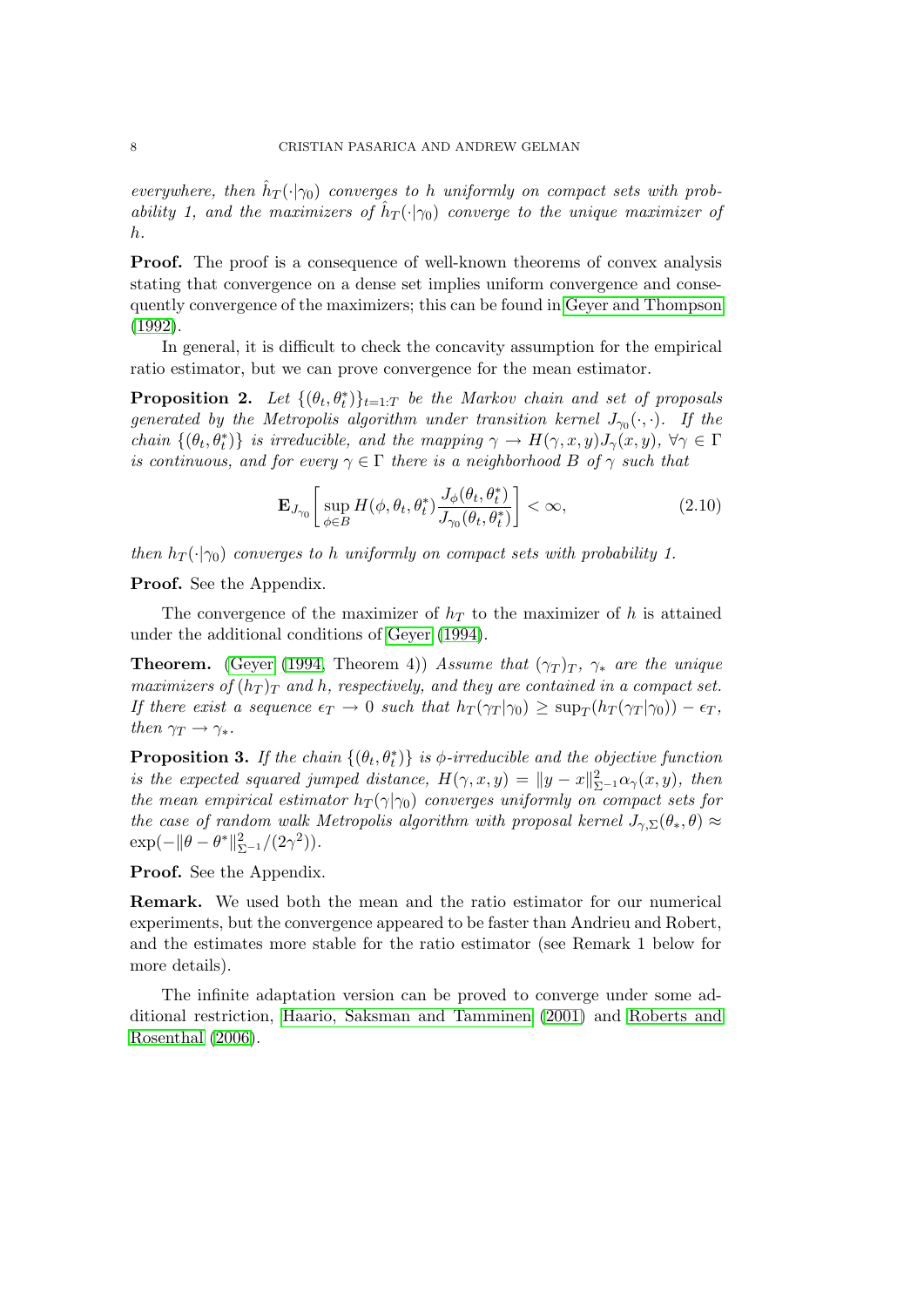**Proposition 4.** Let  $\pi$  be a distribution function with a compact support  $S \in \mathbb{R}^d$ . *Consider the infinite adaptation version of the algorithm with Gaussian proposal kernel* (*see Section* 3) *with*  $T_n \uparrow \infty$ . Then the Markov chain is ergodic and the *Weak Law of Large Numbers holds for any bounded measurable function.*

**Proof.** The proof is a consequence of Proposition 1 and Roberts and Rosenthal (2006) Corollary 11 and remarks. By definition  $\pi$  has a compact support and  $Γ$  is a compact set, and we can take  $λ$  as the finite Lebesgue measure restricted to the the product space  $S \times \Gamma$ . The proposal kernels ar[e multivariate normals,](#page-21-0) which ensures that for fixed  $\gamma \in \Gamma$ ,  $P_{\gamma}$  is ergodic for  $\pi(\cdot)$ , and that the density i[s cont](#page-21-0)inous and bounded. By Proposition 1 for large  $n, \gamma_n$  converges to  $\gamma^*$  a.s., which ensures that the diminishing adaptation condition of Theorem 5 is satisfied. Since empirical estimates of the covariance matrix change at the nth iteration by only  $O(1/n)$ , it follows that the diminishing adaptation condition is satisfied for the covariance matrix. Compact support and convergence of the parameter also ensures that simultaneous uniform ergodicity condition from Theorem 5 holds which, in conjunction with Theorem 23 (Weak Law of Large Numbers), concludes the proof. Clearly, the ESJD is uniformly bounded, thus the Law of Large Numbers applies and, for  $T_n$  sufficiently large,  $\gamma_n$  converges to  $\gamma^*$ .

**Remark.** One can also choose the adaptation times  $T_n$  to be the regeneration times of the Markov chain (identified by enlarging the state space with an atom) as demonstrated in Brockwell and Kadane (2005). This guarantees the convergence of the estimators at the  $\sqrt{n}$  rate.

#### **2.6. Practical optimization issues**

**Remark 1.** The ratio esti[mator \(2.3\) preserves th](#page-20-0)e [rang](#page-20-0)e of the objective function  $H(\cdot)$ , and has a lower variance than the mean estimator if the correlation between the numerator and denominator is sufficiently high (see Cochran (1977)). Other choices for the empirical estimator include the mean estimator  $h_T$  and estimators that use control variates [tha](#page-4-0)t sum to 1 to correct for the bias (see, for example, the regression and difference estimators of Hesterberg [\(1995\)\).](#page-20-0)

Multiple importance sampling attempts to give high weights to individual proposal kernels that are close to the optimum. For more choices for the multiple importance sampling weights, see Veach and Guibas [\(1995\).](#page-20-0)

**Remark 2.** For the usual symmetric kernels (e.g., normal, Student-t, Cauchy) and objective functions it is straightforward to derive analytical first and second order derivatives and run a few [steps of a maximiz](#page-21-0)a[tion a](#page-21-0)lgorithm that incorporates the knowledge of the first and second derivative (see, e.g., Press et al. (2002), for C code) or as already incorporated in the R function optim(). If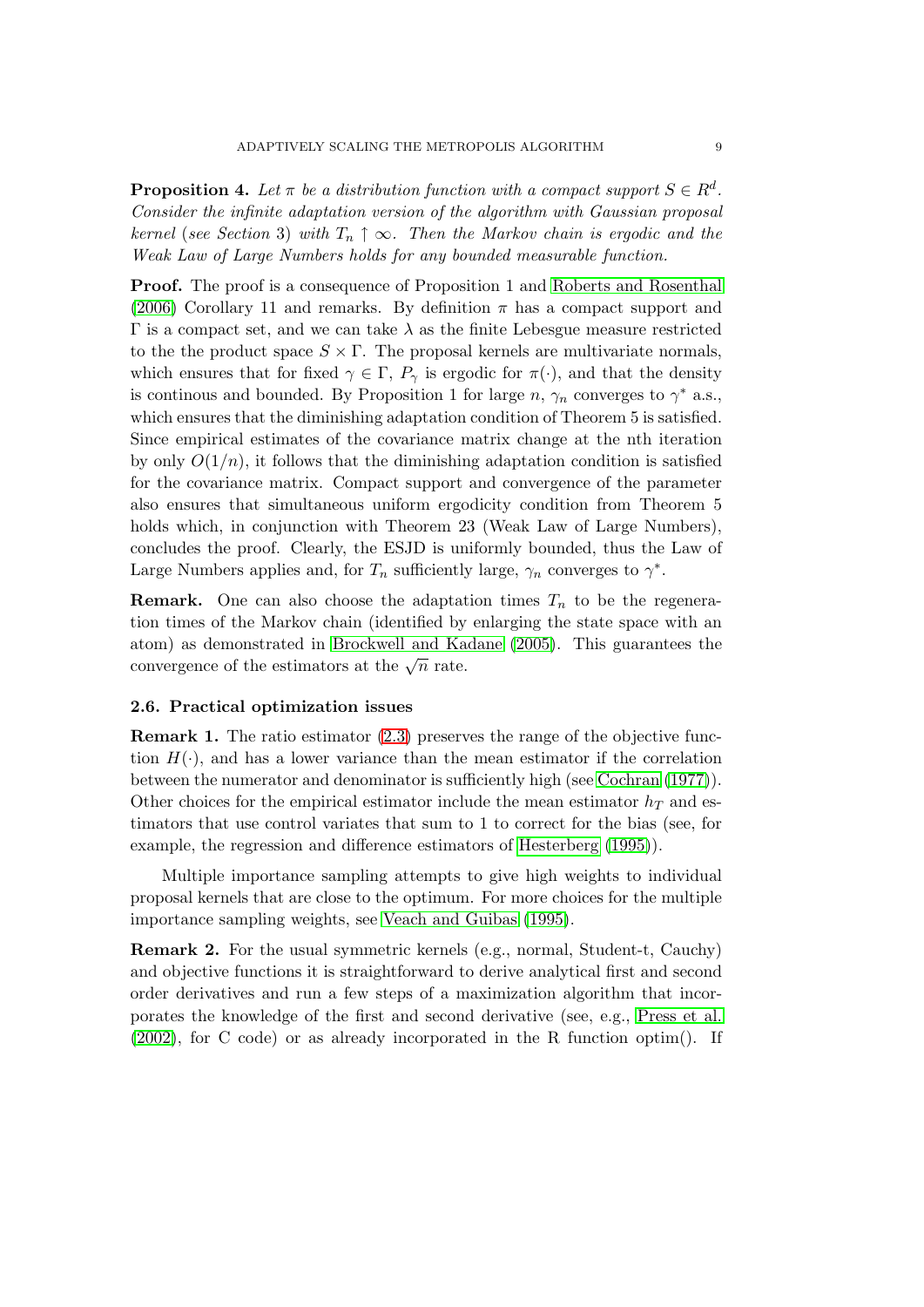analytic derivatives do not exist or they are expensive to compute, then a grid maximization centered on the current optimal estimated is recommended.

**Remark 3.** Guidelines that ensure fast convergence of the importance sampling estimator  $I_n(h) = \sum_{i=1}^n h(X_i)[(g_\gamma(X_i))/(g_{\gamma_0}(X_i))]$  of  $I(h) = \mathbf{E}_{g_\gamma}[h(X)]$  based on the proposal distribution  $g_{\gamma_0}(\cdot)$  are presented in Robert and Casella (1998): the importance sampling distribution  $g_{\gamma 0}$  should have heavier tails than the true distribution; minimizing the variance of importance weights minimizes the variance of  $I_n(h)$ .

#### **3. Implementation with Gaussian Kernel**

For the case of a random walk Metropolis with Gaussian proposal density  $J_{\gamma,\Sigma}(\theta_*,\theta) \approx \exp[-(\|\theta-\theta^*\|_{\Sigma^{-1}}^2)/(2\gamma^2)]$ , the adaptive empirical estimator (2.8) of the ESJD is

$$
\hat{h}(\gamma | \gamma_k, \gamma_{k-1}, \dots, \gamma_1) \stackrel{\triangle}{=} \frac{\sum_{i=1}^k \sum_{t=1}^{T_i} ||\Delta_{it}||_{\Sigma_i^{-1}}^2 \alpha(\theta_{it}, \theta_{it}^*) \cdot w_{\gamma | \gamma_k, \dots, \gamma_1} (||\Delta_{it}||_{\Sigma_i^{-1}}^2)}{\sum_{i=1}^k \sum_{t=1}^{T_i} w_{\gamma | \gamma_k, \dots, \gamma_1} (||\Delta_{it}||_{\Sigma_i^{-1}}^2)}
$$

where

$$
w_{\gamma|\gamma_k,\dots,\gamma_1}(x) = \frac{\exp(-x/(2\gamma^2))/\gamma^d}{\sum_{i=1}^k T_i \exp(-x/2\gamma_i^2)/\gamma_i^d}.
$$
 (3.1)

For computational purposes, we program the Metropolis algorithm so that it gives as output the proposed jumping distance in covariance norm  $\|\Delta_{it}\|_{\Sigma_i^{-1}}$  and the acceptance probability. This reduces the memory allocation for the optimization problem to one dimension, and the reduction is extremely important for high dimensions where the alternative is to store  $d \times T$  arrays. We give here a version of our optimization algorithm that keeps track only of the jumped distance in covariance norm, the acceptance probability, and the sample covariance matrix.

- 1. Choose a starting covariance matrix  $\Sigma_0$  for the Metropolis algorithm, for example a numerical estimation of the covariance matrix of the target distribution.
- 2. Choose starting points for the simulation and some initial scaling for the pro-*√* posal kernel, for example  $c_d = 2.38/\sqrt{d}$ . Run the algorithm for  $T_1$  iterations, saving the simulation draws  $\theta_{1t}$ , the proposed jumping distances  $\|\Delta_{1t}\|_{\Sigma_{0}^{-1}}$ in covariance norm, and the acceptance probabilities  $\alpha(\theta_{1t}, \theta_{1t}^*)$ . Optionally, construct a vector consisting of the denominator of the multiple importance sampling weights and discard the sample  $\theta_{1t}$ .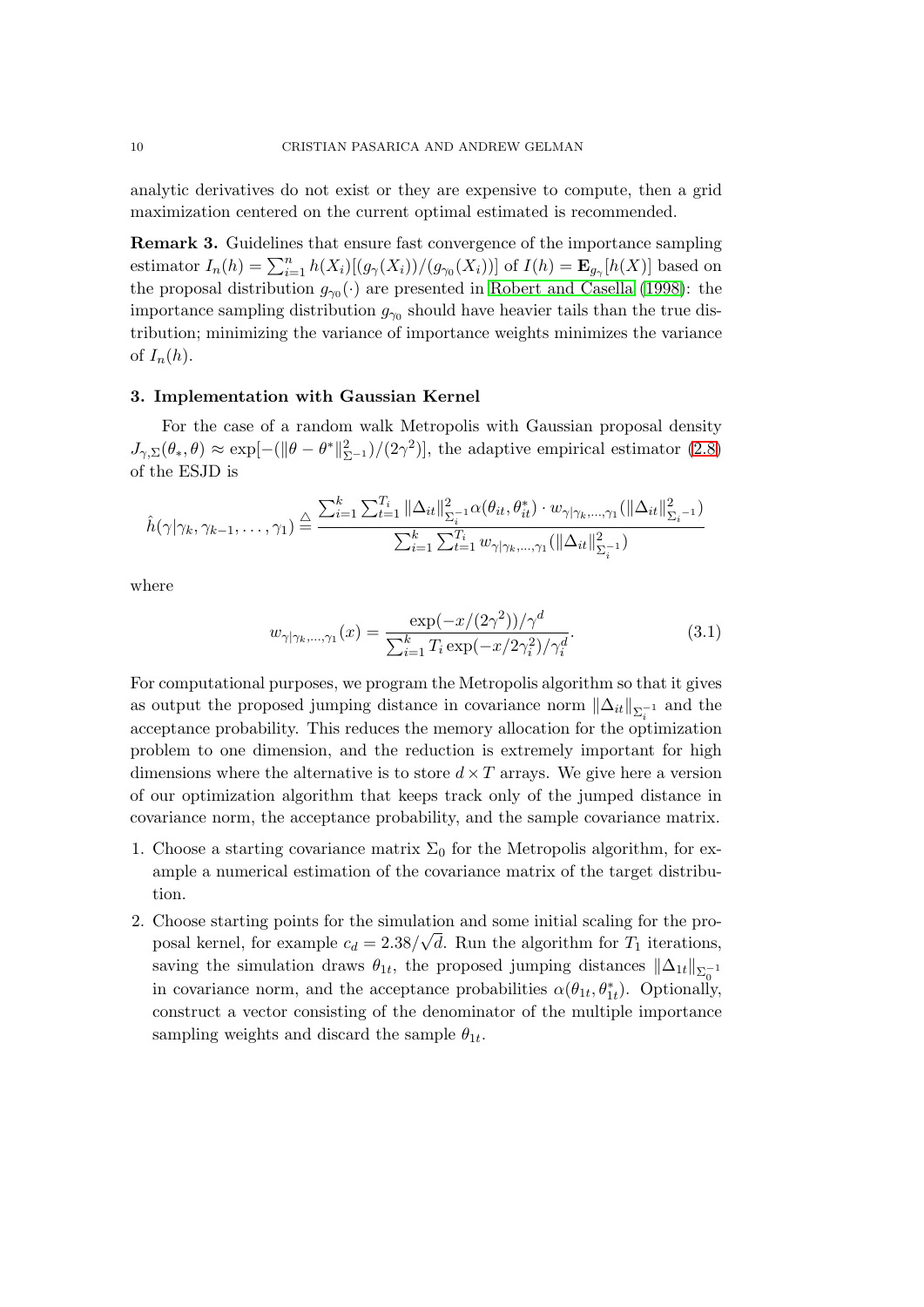3. For  $k > 1$ , run the Metropolis algorithm using proposal kernel  $J_{\gamma_k \Sigma_k}$ . Update the covariance matrix using the iterative procedure

$$
\Sigma_{k+1}(i,j) = \left(1 - \frac{T_k}{T_{total}}\right) \Sigma_k(i,j)
$$

$$
+ \frac{1}{T_{total}} \left( (T_{total} - T_k)\bar{\theta}_{k-1,i}\bar{\theta}_{k-1,j} - T_{total}\bar{\theta}_{ki}\bar{\theta}_{kj} + \sum_{t=1}^{T_k} \theta_{kt}\theta_{jt} \right)
$$

where  $T_{total} = T_1 + \cdots + T_k$ , and update the scaling using the adaptive algorithm. We must also keep track of the *d*-dimensional mean, but this is not difficult since it satisfies a simple recursion equation. Optionally, iteratively update the denominator of the multiple sampling weights.

4. Discard the sample  $\theta_{kt}$  and repeat the above step.

In updating the covariance matrix we can also use the greedy-start procedure using only the accepted jumps (see Haario et al. (1999)). For random walk Metropolis, analytic first and second order derivatives are helpful in the implementation of the optimization step  $(2)$  (e.g., using a optimization method), and can be derived analytically. In our examples, we have had success updating the proposal kernel every 50 iterations of the [Metropolis algorithm](#page-20-0), until approximate convergence.

#### **4. Examples**

In our first three examples we use targets and proposals for which optimal proposal kernels have been proposed in the MCMC literature to demonstrate that our optimization procedure is reliable. We then apply our method on two applications of Bayesian inference using Metropolis and Metropolis within Gibbs updates.

#### **4.1.** Independent normal target distribution,  $d = 1, \ldots, 100$

We begin with the multivariate normal target distribution in *d* dimensions with identity covariance matrix, for which the results from Gelman, Roberts and Gilks (1996) and Roberts, Gelman and Gilks (1997) regarding the choice of optimal scaling apply. This example provides some guidelines regarding the speed of convergence, the optimal sample size, and the effectiveness of our procedure for different dimensions. In the experiments we have conduct[ed, our approach out](#page-20-0)[performs th](#page-20-0)e sto[chastic Robbins-Monro algo](#page-21-0)r[ithm,](#page-21-0) as implemented by Atchad´e and Rosenthal (2003). These are well-known recursive algorithms, used to solve an equation  $h(\gamma) = 0$  where *h* is unknown, but can be estimated with a noise.

Figure 6.1 shows the convergence to the maximum of the objective function [of the adaptiv](#page-19-0)e [optim](#page-19-0)ization procedure for dimensions  $d = 1$ , 10, 25, [50, and](#page-19-0)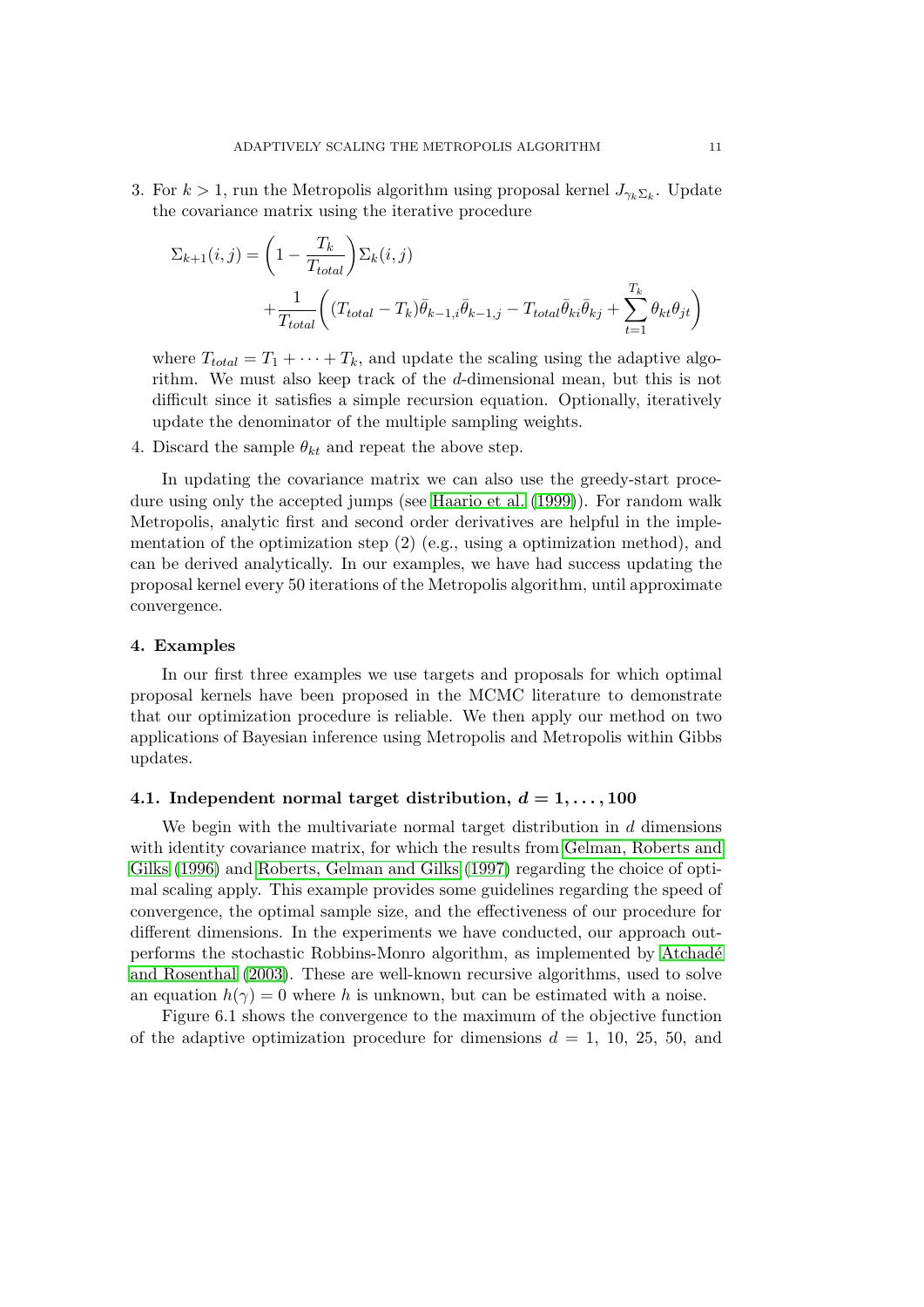

Figure 6.1. Convergence to the optimal value (solid horizontal line) at each step *k* of the adaptive optimization procedure, given seven equally spaced starting points in the interval  $[0, 3*2.38/\sqrt{d}]$ ,  $T = 50$  iterations per step, for the random walk Metropolis algorithm with multivariate standard normal target of dimensions  $d = 1$ , 10, 25, 50, and 100. The second and third column of figures show the multiple importance sampling estimator of ESJD and average acceptance probability, respectively.

100, as well as the corresponding values of the multiple importance sampling estimator of ESJD and average acceptance probability.

When starting from very small values, the estimated optimal scale shows some initial high upward jumps. In order to eliminate high amplitude jumps and slow convergence, the optimization could be restricted to the set where the variance of the importance sampling weights is finite:

$$
\left\{\gamma > 0 \middle| \gamma^2 < 2 \max_{i=1:k} \gamma_i^2 \right\}.\tag{4.1}
$$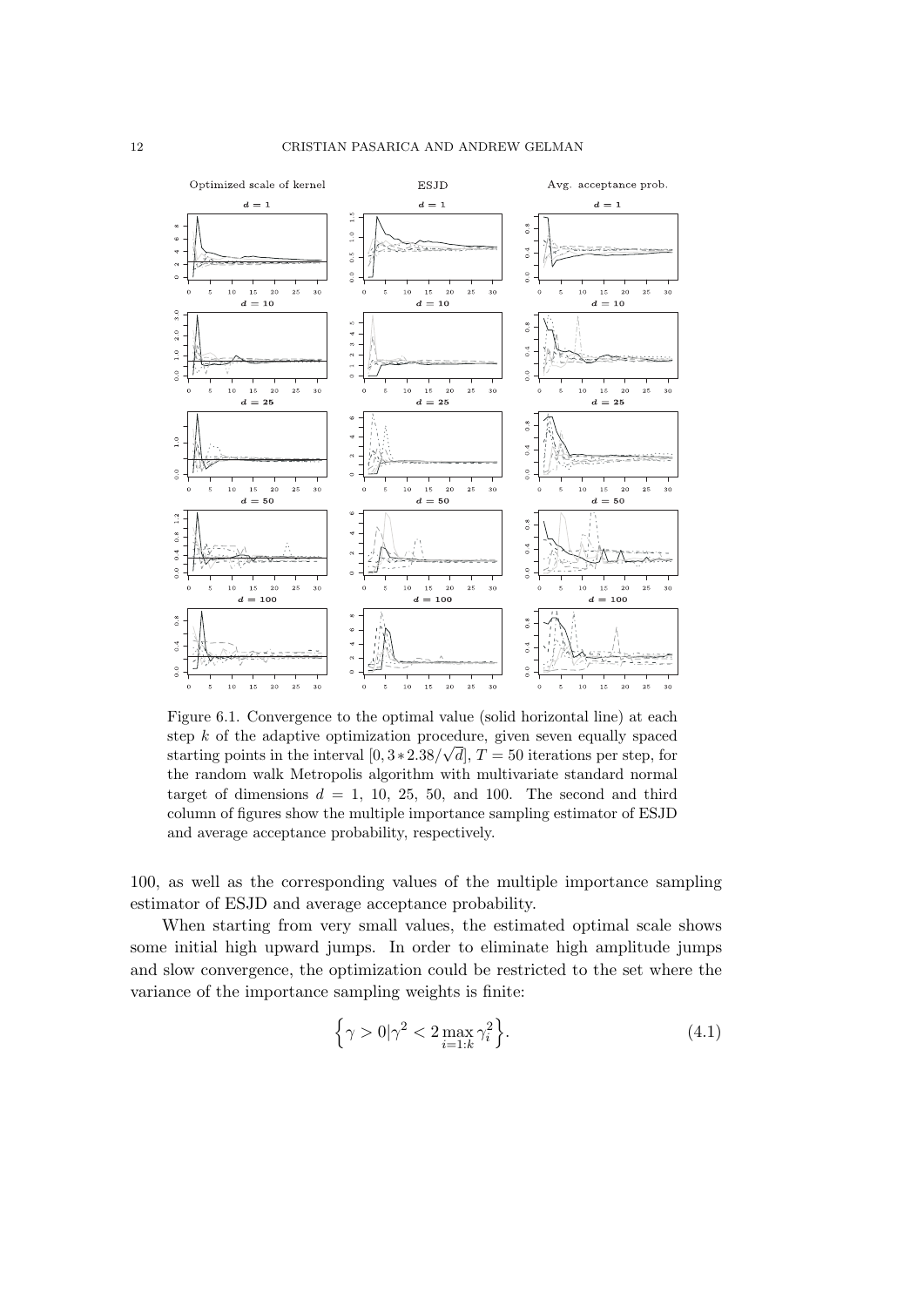

Figure 6.2. Convergence of the adaptive optimization procedure using as objective the coerced average acceptance probability (to the optimal acceptance value from Figure 6.1). The second and third column show the multiple importance sampling estimator of the ESJD and average acceptance probability, respectively. Convergence of the optimal scale is faster than optimizing ESJD, although not necessarily to the most efficient jumping kernel (see Figure 6.3).

In order to compare our algorithm with the stochastic Robbins-Monro algorithm, we have also coerced the acceptance probability by estimating the average acceptance probability using the objective function  $H(x, y) = \alpha_{\gamma}(x, y)$  and then minimizing a quadratic loss function  $h(\gamma) = (\int \int \alpha_{\gamma}(x, y) J_{\gamma}(x, y) dy dx - \alpha_{*})^{2}$ , where  $\alpha_*$  is defined as the acceptance rate corresponding to the Gaussian kernel that minimizes the first-order autocorrelation.

The convergence of the algorithm coercing the acceptance probability method is faster than maximizing ESJD, which we attribute to the fact that the accep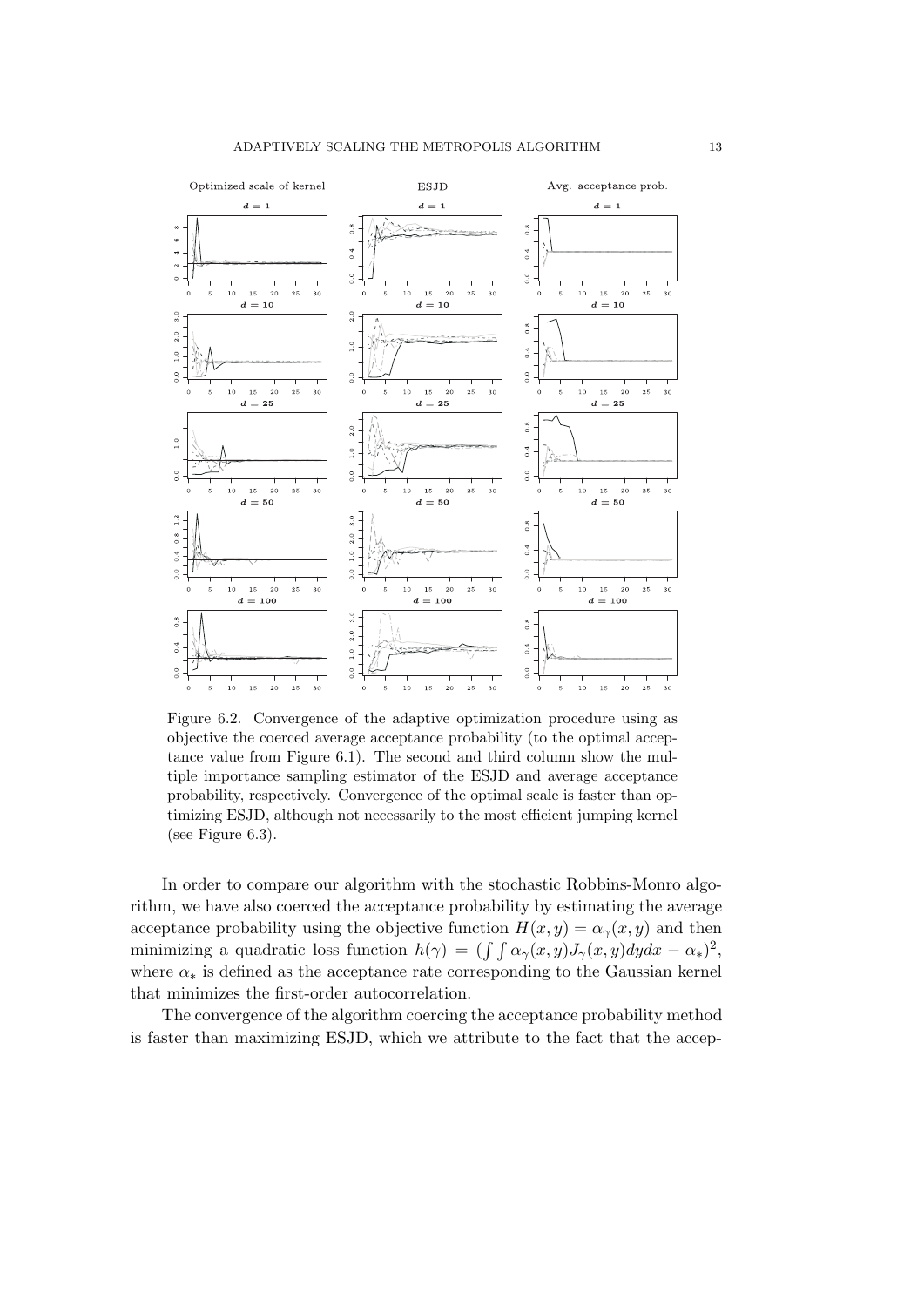tance probability is less variable than ESJD, thus easier to estimate.

A comparison of our method with the stochastic Robbins-Monro algorithm implemented by Atchadé and Rosenthal (2003, Graph 2), shows that our method converges faster and does not encounter the problems of the stochastic algorithm which always goes in the first steps to a very low value and then converges from below to the optimal value. It is generally better to overestimate than to underestimate the [optimal scaling. We have also](#page-19-0) successfully tested the robustness of our method for extreme starting values(see online Appendix Section 2) and correlated normal distribution (see online Appendix Section 1).

#### **4.2. Mixture target distribution**

We consider now a mixture of Gaussian target distributions with parameters  $\mu_1 = -5.0, \sigma_1^2 = 1.0, \mu_2 = 5.0, \sigma_2^2 = 2.0$  and weights ( $\lambda = 0.2, 1 - \lambda$ ). The purpose of this example is two-fold: first to illustrate that for a bimodal distribution, *√* where the optimal scaling is different from  $c_d = 2.38/\sqrt{d}$  (which holds for targets with i.i.d. components), our method of tuning ESJD is computationally feasible and produces better results. Second, to compare our method with the stochastic Robbins-Monro algorithm of Andrieu and Robert (2001, Sec. 7.1) where the acceptance probability is coerced to 40%.

We compare the results of our method given two objective functions, coercing the acceptance probability to 44% and maximizing the ESJD, in terms of convergence and efficiency. We also c[ompare the speed of the stoch](#page-19-0)astic Robbins-Monro algorithm with the convergence speed of our adaptive optimization procedure.

The convergence to the "optimal" acceptance probability for the coerced probability method is attained in 1,000 iterations for all starting values, an improvement over the approximately 10,000 iterations required under the stochastic optimization algorithm (see Andrieu and Robert (2001, Figure 6)). Maximizing ESJD yields an optimal scaling of  $\gamma = 9$ , and a comparison of the correlation structure  $\rho_t$  (the bottom two graphs of Figure 6.3), at the optimal scale determined by the two objective functions, shows that the autocorrelation decreases much faster for the optimal [scale that maximizes ESJD](#page-19-0), thus making the ESJD a more appropriate efficiency measure.

#### **4.3. 16-dimensional nonlinear model**

We next consider an applied example, a model for serial dilution assays from Gelman, Chew and Shnaidman (2004),

$$
y_i \sim N\left(g(x_i, \beta), \left(\frac{g(x_i, \beta)}{A}\right)^{2\alpha} \sigma_y^2\right)
$$

$$
x_i = d_i \cdot x_j^{init}(i),
$$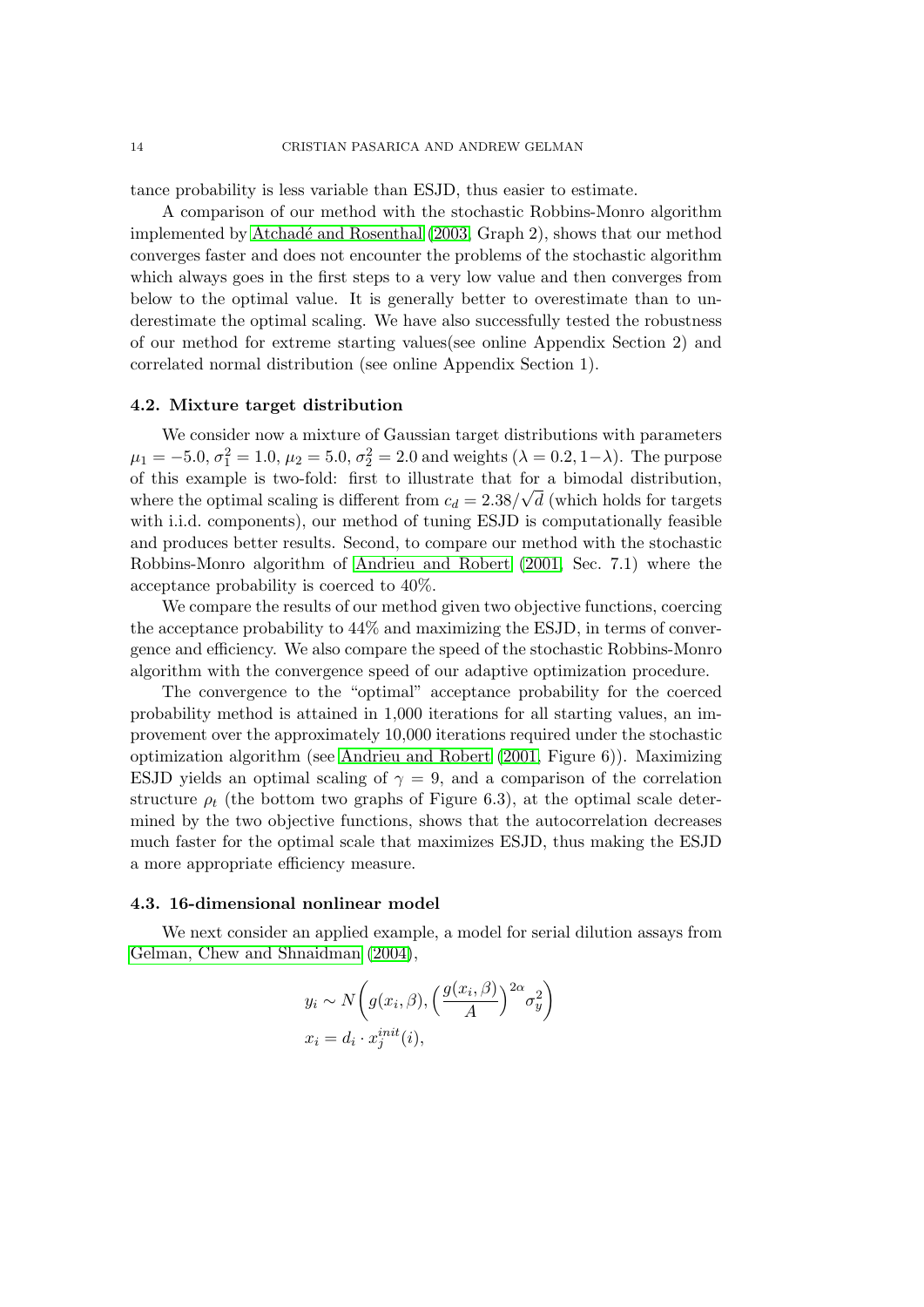

Figure 6.3. Comparison of two objective functions for the 2-component mixture target of Andrieu and Robert (2001) using our adaptive optimization algorithm: maximizing ESJD (left column of plots), and coercing the acceptance probability to 44% (right column of plots), with 50 iterations per step. The coerced acceptance probability method converges slightly faster but to a less efficient [kernel \(see ACF plot](#page-19-0))[.](#page-19-0)

where  $y_i$  are data points(intensities of color changes in a laboratory essay),  $x_i$  are concentrations of a compound of interest, and  $g(x, \beta) = \beta_1 + [\beta_2/(1 + (x/\beta_3)^{-\beta_4})]$ . For each sample *j*, we model

$$
\log x_j^{init} \sim N\Big(\log(d_j^{init} \cdot \theta_j), (\sigma^{init})^2\Big) \text{ for the calibration sample, } j = 0
$$
  

$$
x_j^{init} = \theta_j \text{ for the samples with unknown concentrations, } j = 1, ..., 10.
$$

The constant *A* is arbitrary and is set to some value in the middle of the range of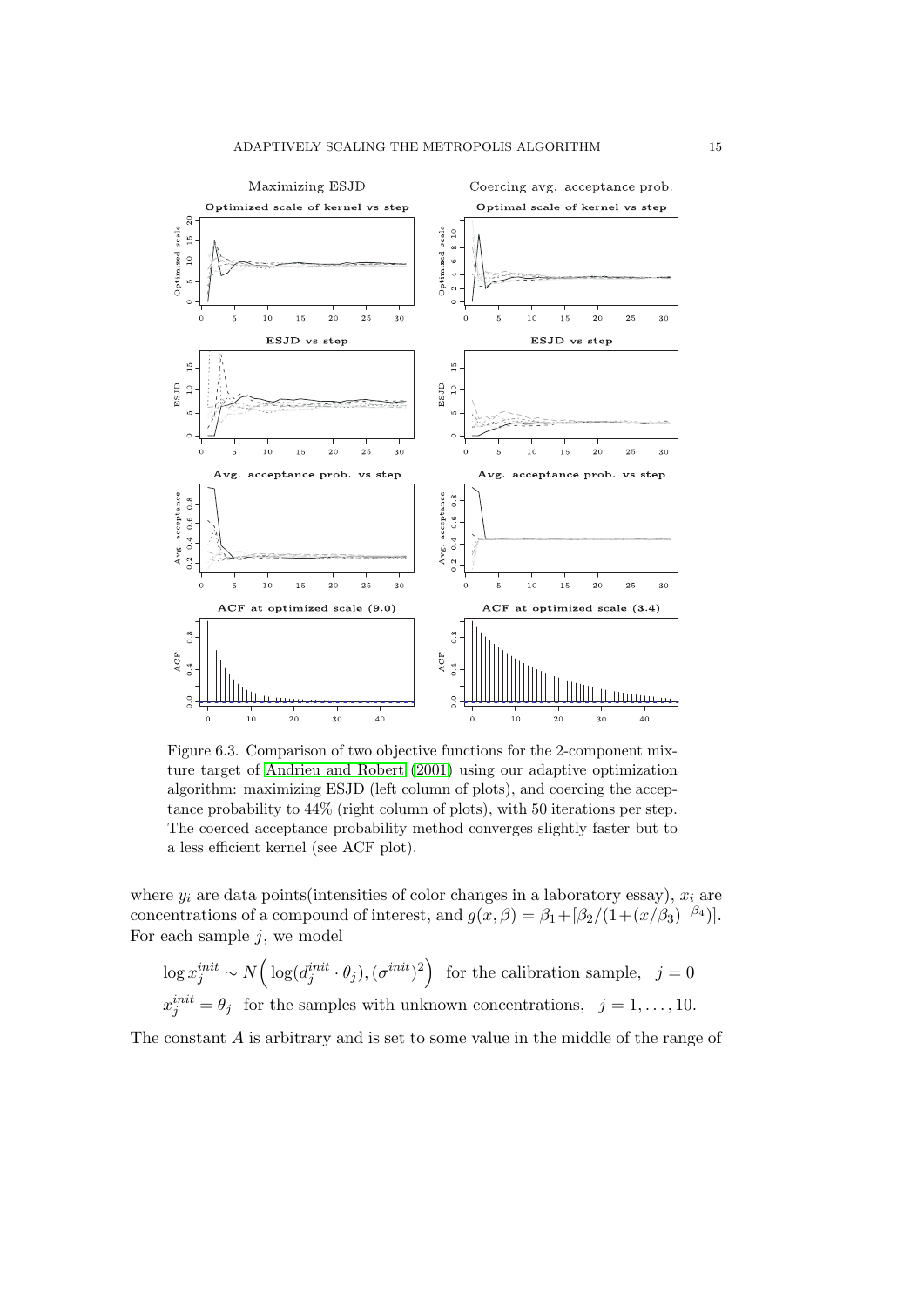the data. The parameter  $\sigma^{init}$  is assumed known, and a vague prior distribution is applied to  $\sigma_y$  and  $\beta$ . We estimate the unknown concentrations  $\theta_j$  using data  $y_i$ from a single plate with 16 calibration measurements and 8 measurements per unknown sample. We know the initial concentration of standard sample  $\theta_0$  and the dilution  $d_i$ , and we need to estimate the 10 unknown concentrations  $\theta_j$  and the parameters  $\beta_1, \beta_2, \beta_3, \beta_4, \sigma_\theta, \sigma_y, \alpha$ . For faster convergence the  $\theta_i$ 's are reparameterized as  $\log \eta_i = \log \theta_i - \log \beta_3$ . We use the Broyden-Fletcher-Goldfarb-Shanno algorithm (e.g., Press et al. (2002)), to find the maximum likelihood, estimate and start the Metropolis with a Gaussian proposal with the covariance set to the inverse of the Hessian of the log likelihood computed in the maximum. We keep the covariance matrix fixed and optimize only the choice of scaling. After the algorithm conve[rges to the maximu](#page-20-0)m ESJD, we verify that the sample covariance matches the choice of our initial covariance. Despite the complex structure of the target distribution, the adaptive method converges to the theoretical optimal *√* value  $c_d \approx 2.4/\sqrt{16} = 0.6$  in  $k = 30$  steps with  $T_i = 50$  iterations per step.

The computation time is 0.01 seconds per iteration in the Metropolis step, and the optimization step takes an average 0.04 seconds per step. We update after every 50 iterations and so the optimization adds 0*.*04*/*(50 *∗* 0*.*01), or 8%, to the computing time.

#### **4.4. Hierarchical student-t model**

Finally, we apply our method to Metropolis within Gibbs sampling with a hierarchical Student-t model applied to the educational testing example from Gelman, Carlin, Stern and Rubin (2003, Appendix C). The model has the form,

$$
y_j \sim N(\theta_j, \sigma_j^2)
$$
,  $\sigma_j$  known, for  $j = 1, ..., 8$ ,  
\n $\theta_j | \nu, \mu, \tau \sim t_\nu(\mu, \tau^2)$  for  $j = 1, ..., 8$ ,

where for each of eight schools  $j, y_i$  is an unbiased estimate of the effect of a scholastic aptitude test coaching program in the school,  $\theta_j$  is the true effect in the school, and the effects are modeled hierarchically. We use an improper joint uniform prior density for  $(\mu, \tau, 1/\nu)$ . To treat  $\nu$  as an unknown parameter, the Gibbs sampling simulation includes a Metropolis step for sampling from the conditional distribution of  $1/\nu$ . Maximizing ESJD, the adaptive procedure converges to the optimal scale  $\gamma = 0.5$  in 10 steps of 50 iterations each, the same optimal value for coercing the acceptance probability to 44%.

#### **5. Discussion**

The proposed adaptive method is computationally easy to implement, and maximizing ESJD greatly improves the performance of the Metropolis algorithm. Our algorithm follows similar steps as recent work in adaptive updating of the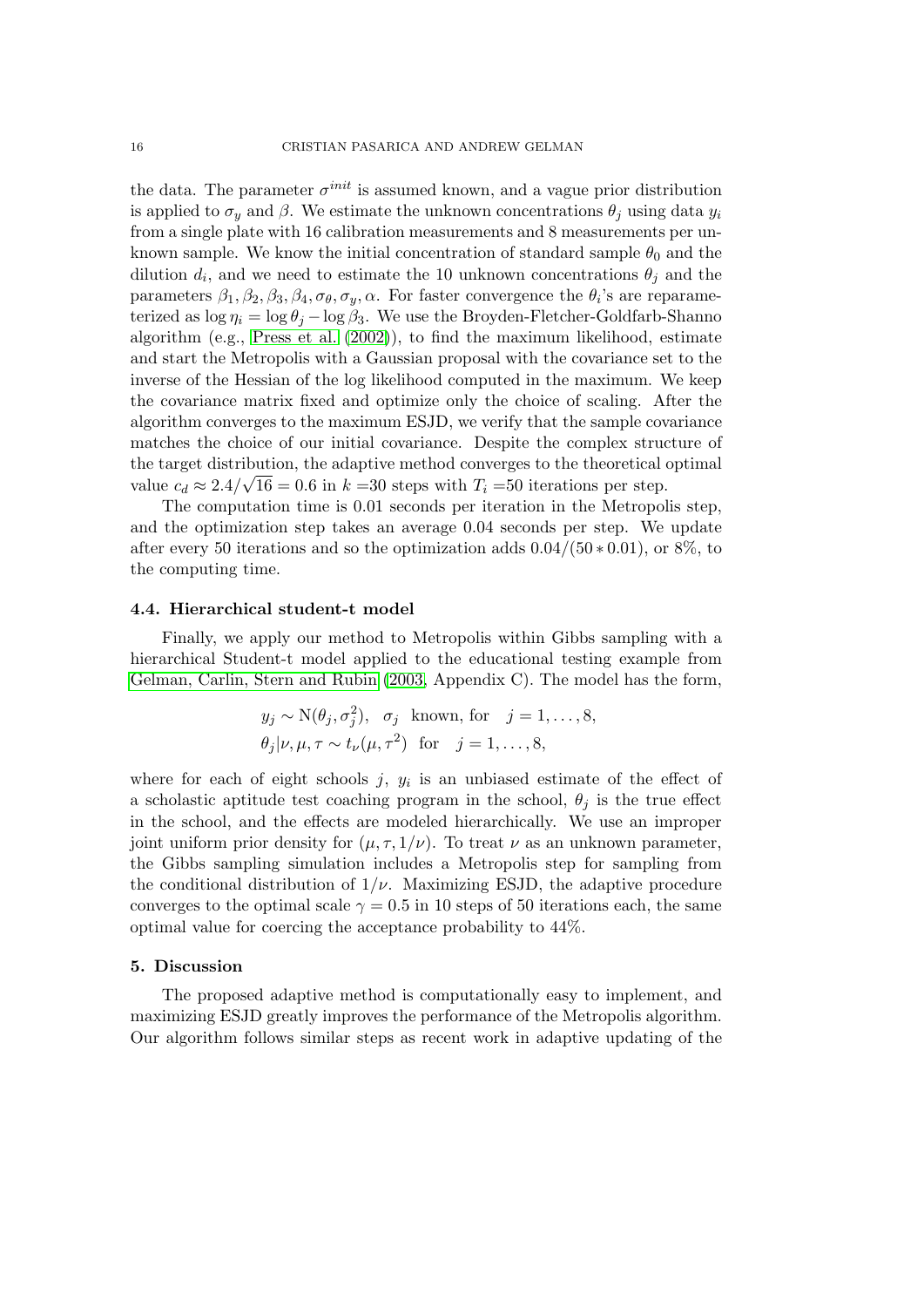

Figure 6.4. 16-dimensional nonlinear model for a serial dilution experiment of Gelman, Chew and Shnaidman (2004); convergence to optimal scaling, for seven equally spaced starting values in [0*,* 2*.*4] with 50 iterations per step and covariance matrix determined by initial optimization.

Metrop[olis kernel \(Haario et al.](#page-20-0) (1999), [And](#page-20-0)rieu and Robert (2001), and Atchad´e and Rosenthal (2003)), but appears to converge faster, presumably because of the numerical stability of the multiple importance sampling estimate in the context of a Gaussian parametric family of proposal kernels. Coercing the acceptance probability has sli[ghtly faster converg](#page-20-0)[ence than maximizing the E](#page-19-0)SJD[, but not](#page-19-0) [necessarily to an opt](#page-19-0)imal value as we have seen in Figure 6.3. For Gaussian and independent distributions in high dimensions, samples of the Metropolis algorithm approach an Ornstein-Uhlenbeck process and all reasonable optimization criteria are equivalent (Roberts, Gelman and Gilks (1997)), but this is not necessarily the case for finite-dimensional problems or adaptive algorithms.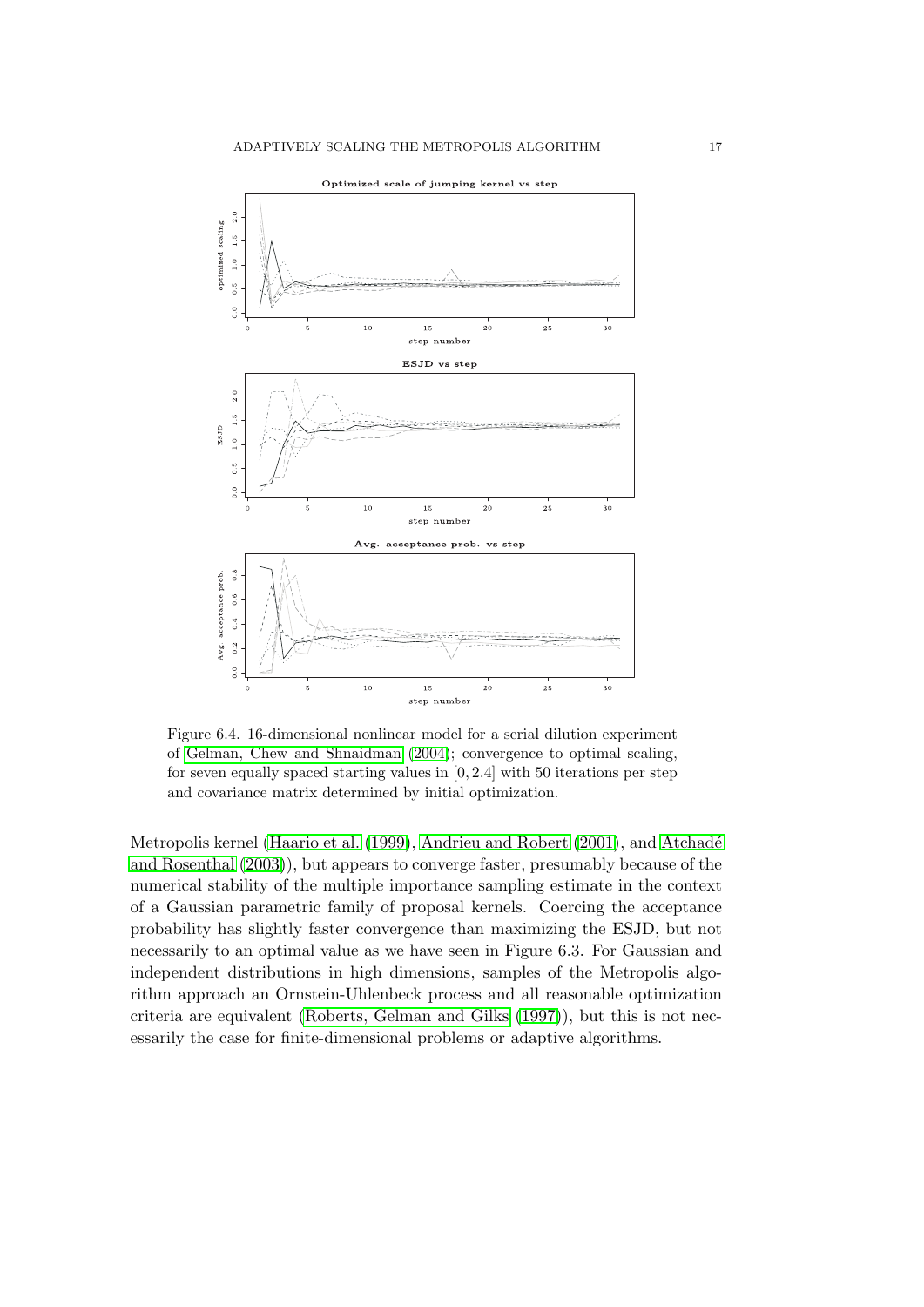

Figure 6.5. Gibbs sampling with a Metropolis step for the inverse of the degrees of freedom for the hierarchical t model for the eight schools example of Gelman et al. (2003); convergence of optimal scaling given starting values in [0*,* 2] for two objective functions: maximizing ESJD (left column of plots) and coercing average acceptance probability to 44% (right column of plots).

Ot[her issues that aris](#page-20-0)e in setting up the algorithm are the choice of multiple sampling weights, the choice of number of iterations per step, and when to stop the adaptation. In high-dimensional problems, we have optimized the scale of the proposal kernel while updating the covariance matrix using empirical weighting of posterior simulations (as in Haario et al. (1999)). We also anticipate that these methods can be generalized to optimize over more general MCMC algorithms, for example slice sampling (Neal (2003)) and Langevin algorithms which could achieve higher efficiencies th[an symmetric Metr](#page-20-0)opolis algorithms (see Roberts and Rosenthal (2001)).

### **Acknowledgement**

[We thank](#page-21-0) [severa](#page-21-0)l reviewers for helpful comments and the National [Science](#page-21-0)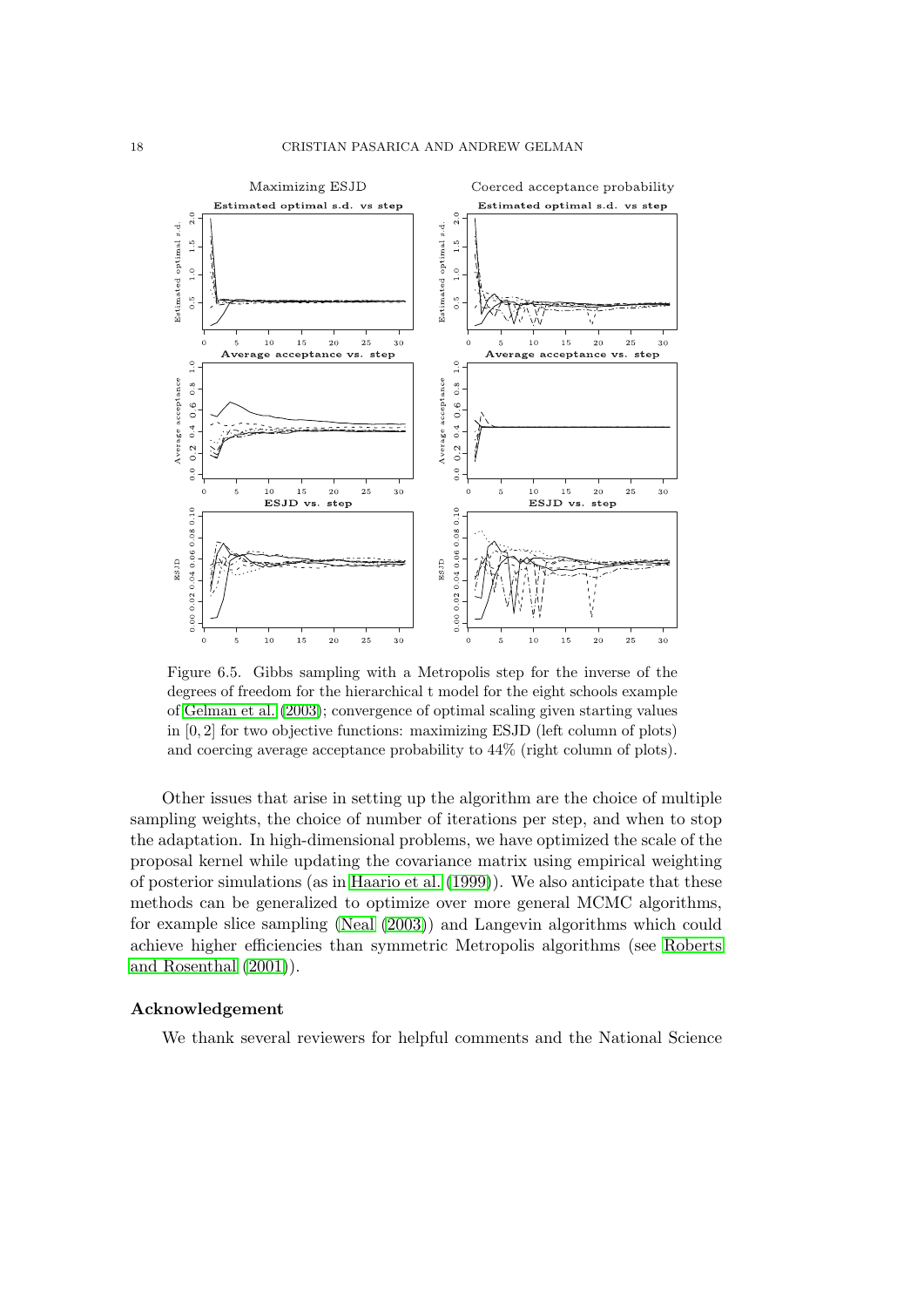Foundation for financial support.

## **Appendix**

**Proof of Proposition 2.** The process  $\{(\theta_t, \theta_t^*)\}$  is a positive recurrent Markov chain with invariant probability  $\pi(dx)J_{\gamma}(x, dy)$ . By assumption,  $\theta_t$  is irreducible and thus satisfies the conditions of Robert and Casella (1998, Theorem 6.2.5 i); consequently,

$$
h_T(\gamma|\gamma_0) = \frac{1}{T} \sum_{t=1}^T H(\gamma, \theta_t, \theta_t^*) w_{\gamma|\gamma_0}(\theta_t, \theta_t^*)
$$
  
\n
$$
\to \int \int H(\gamma, x, y) \pi(x) J_\gamma(x, y) dx dy, \ a.s., \ \forall \gamma \in \Gamma.
$$
\n(A.1)

The next part of the proof is a particular version of Geyer (1994, Theorems 1 and 2), and we reproduce it here for completeness. Taking into account that the union of null sets is a null set, we have that  $(A.1)$  holds *a.s.* for all  $\gamma$  in a countable dense set in Γ. By the weak convergence of [measu](#page-20-0)r[es,](#page-20-0)

$$
\inf_{\phi \in B} \frac{1}{T} \sum_{t=1}^T H(\phi, \theta_t, \theta_t^*) \cdot w_{\phi|\gamma_0}(\theta_t, \theta_t^*) \to \iint_{\phi \in B} \inf_{H} H(\phi, x, y) \pi(x) J_{\phi}(x, y) dx dy, \ a.s.
$$

holds, for all  $\gamma$  in a countable dense set in Γ. Convergence on compact sets is a consequence of epiconvergence and hypoconvergence (see, for example, Geyer  $(1994)$ .

**Proof of Proposition 3.** We need to prove that the assumptions of Proposition 2 are verified. Clearly the continuity assumption is satisfied, and we now [check](#page-20-0) [\(2.10\)](#page-20-0). For simplicity, we omit the subscript and use the notation  $\| \| = \| \|_{\Sigma^{-1}}$ . Fix  $\gamma > 0$  and  $\epsilon > 0$  small enough,

$$
\begin{split} &\int\int \sup_{\phi\in(\gamma-\epsilon,\gamma+\epsilon)}\left(\|y-x\|^2\frac{J_\phi(\|y-x\|^2)}{J_{\gamma_0}(\|y-x\|^2)}\alpha(x,y)\right)J_{\gamma_0}(\|y-x\|^2)\pi(x)dydx\\ &=\int\int \sup_{\phi\in(\gamma-\epsilon,\gamma+\epsilon)}\left(J_\phi(\|y-x\|^2)\right)\|y-x\|^2\alpha(x,y)\pi(x)dydx\\ &\leq \int\left(\int_{d(\gamma-\epsilon)^2<\|y-x\|^2< d(\gamma+\epsilon)^2}\sup_{\phi\in(\gamma-\epsilon,\gamma+\epsilon)}\left(J_\phi(\|y-x\|)\right)\|y-x\|^2dy\right)\pi(x)dx\\ &+\int\left(\int_{\|y-x\|^2\notin(d(\gamma-\epsilon)^2,\ d(\gamma+\epsilon)^2)}\sup_{\phi\in(\gamma-\epsilon,\gamma+\epsilon)}J_\phi(\|y-x\|)\|y-x\|^2dy\right)\pi(x)dx. \end{split}
$$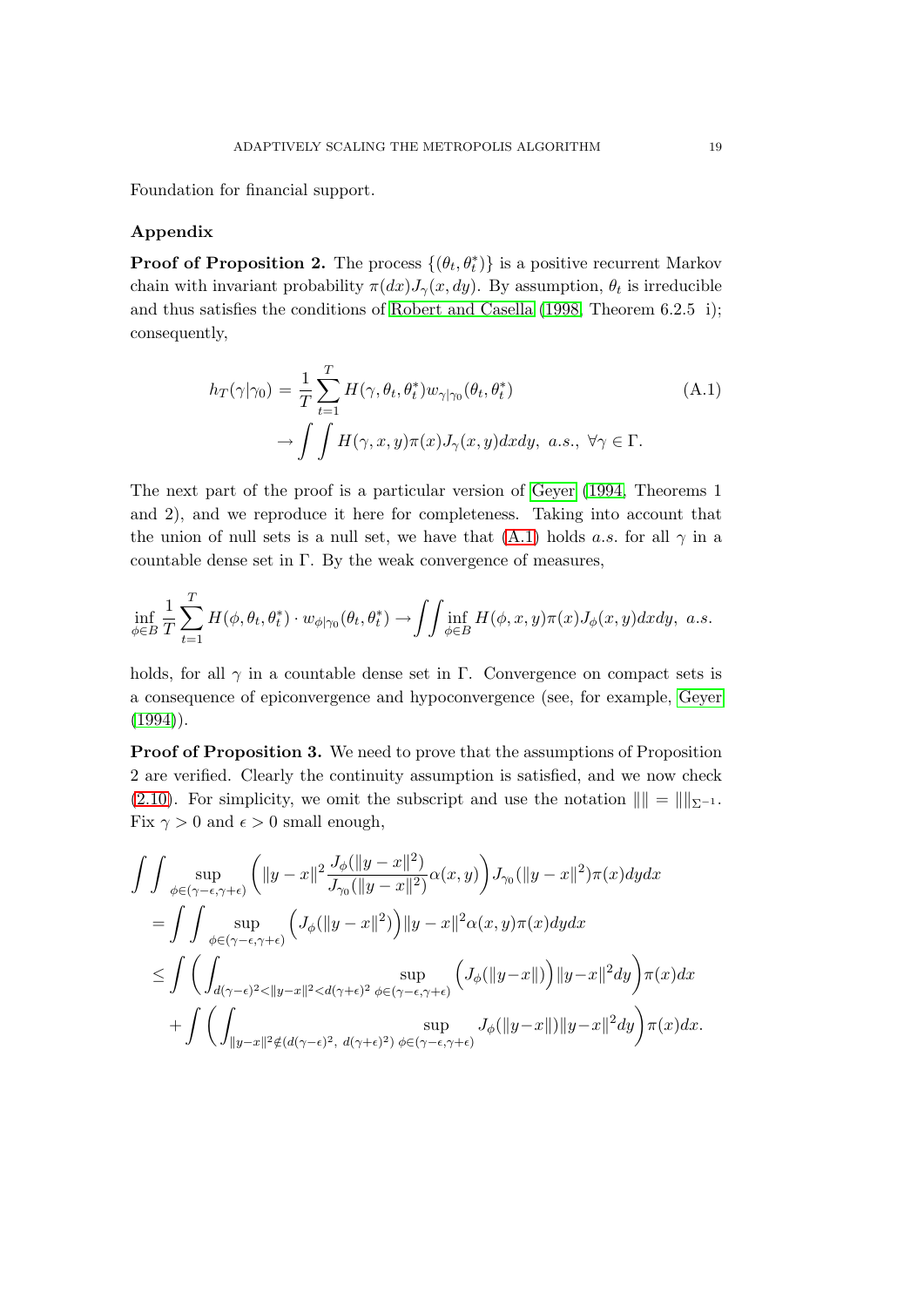<span id="page-19-0"></span>Taking into account that

$$
\sup_{\phi \in (\gamma - \epsilon, \gamma + \epsilon)} \frac{1}{\phi^d} \exp \left\{ - \frac{\|y - x\|^2}{2\phi^2} \right\}
$$
\n
$$
= \begin{cases}\nK \frac{1}{\|y - x\|^2}, & \|y - x\|^2 \in (d(\gamma - \epsilon)^2, d(\gamma + \epsilon)^2) \\
J_{\gamma - \epsilon}(\|y - x\|^2), & \|y - x\|^2 \le d(\gamma + \epsilon)^2 \\
J_{\gamma + \epsilon}(\|y - x\|^2), & \|y - x\|^2 \ge d(\gamma - \epsilon)^2\n\end{cases}
$$

with  $K > 0$ , the first integral becomes

$$
\int \left( \int_{d(\gamma-\epsilon)^2 < ||y-x||^2 < d(\gamma+\epsilon)^2} \sup_{\phi \in (\gamma-\epsilon,\gamma+\epsilon)} \left( J_{\phi}(\Vert y-x \Vert) \right) ||y-x||^2 dy \right) \pi(x) dx
$$
\n
$$
\leq K \int \left( \int_{0 < ||y-x||^2 < d(\gamma+\epsilon)^2} \frac{1}{d(\gamma-\epsilon)^2} dy \right) \pi(x) dx
$$
\n
$$
= K \int_{0 < ||z||^2 < d(\gamma+\epsilon)^2} \frac{1}{d(\gamma-\epsilon)^2} dz < \infty, \tag{A.2}
$$

and the second integral can be bounded as follows:

$$
\int \left( \int_{\|y-x\|^2 \notin (d(\gamma-\epsilon)^2, d(\gamma+\epsilon)^2)} \sup_{\phi \in (\gamma-\epsilon, \gamma+\epsilon)} J_{\phi}(\|y-x\|) \|y-x\|^2 dy \right) \pi(x) dx
$$
  
\n
$$
= \int \left( \int_{\|y-x\|^2 \le d(\gamma-\epsilon)^2} \sup_{\phi \in (\gamma-\epsilon, \gamma+\epsilon)} J_{\phi}(\|y-x\|) \|y-x\|^2 dy \right) \pi(x) dx
$$
  
\n
$$
+ \int \left( \int_{\|y-x\|^2 \ge d(\gamma+\epsilon)^2} \sup_{\phi \in (\gamma-\epsilon, \gamma+\epsilon)} J_{\phi}(\|y-x\|) \|y-x\|^2 dy \right) \pi(x) dx
$$
  
\n
$$
= \left( \int_{\|y-x\|^2 \le d(\gamma-\epsilon)^2} J_{\gamma-\epsilon}(\|y-x\|) \|y-x\|^2 dy \right) \pi(x) dx
$$
  
\n
$$
+ \int \left( \int_{\|y-x\|^2 \ge d(\gamma+\epsilon)^2} J_{\gamma+\epsilon}(\|y-x\|) \|y-x\|^2 dy \right) \pi(x) dx < \infty.
$$
 (A.3)

Combining  $(A.2)$  and  $(A.3)$  proves  $(2.10)$ .

## **References**

- Andrieu, C. and Robert, C. P. (2001). Cont[rolled](#page-7-0) MCMC for optimal sampling. Technical report, Université Paris-Dauphine.
- Atchadé, Y. F. and Rosenthal, J. S. (2003). On adaptive Markov chain Monte Carlo algorithms. Technical report, University of Montreal.
- B´edard, M. (2006). On the robustness of optimal scaling for Random Walk Metropolis algorithm, Ph.D. thesis, University of Toronto.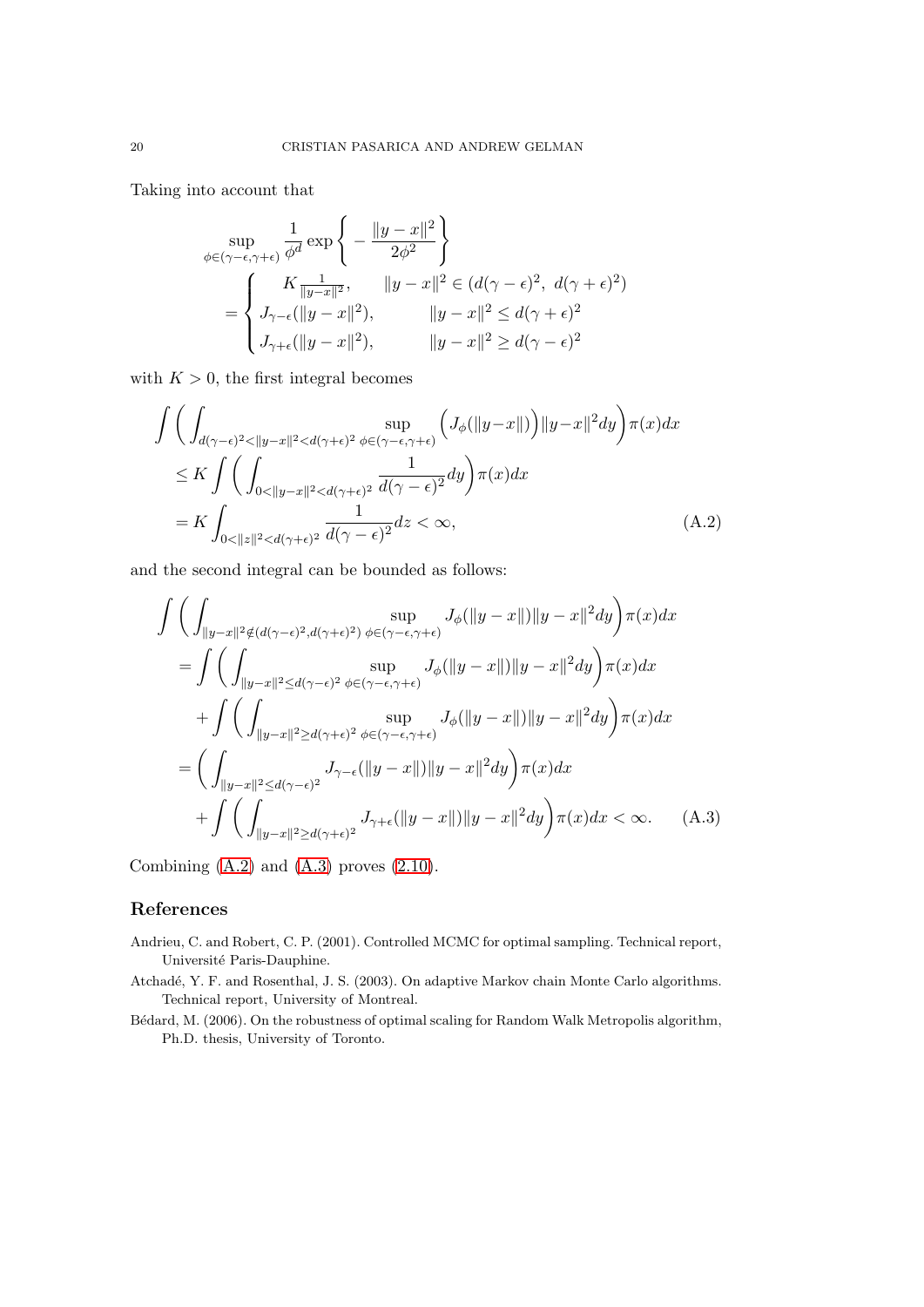- <span id="page-20-0"></span>Brockwell, A. E. and Kadane, J. B. (2005). Identification of regeneration times in MCMC Simulations, with application to adaptive schemes. *J. Comput. Graph. Statist.* **14**, 436- 458.
- Besag, J. and Green, P. J. (1993). Spatial statistics and Bayesian computation. *J. Roy. Statist. Soc. Ser. B* **55**, 25-37.
- Cochran, W. G. (1977). *Sampling Techniques*, third edition. Wiley, New York.
- Gelman, A., Roberts, G. O. and Gilks, W. R. (1996). Efficient Metropolis jumping rules. *Bayesian Statistics* **5**, 599-608.
- Gelman, A., Chew, G. L. and Shnaidman, M. (2004). Bayesian analysis of serial dilution assays. *Biometrics* **60**, 407–417.
- Gelman, A., Carlin, J. B., Stern, H. S. and Rubin, D. B. (2003). *Bayesian Data Analysis*, second edition. Chapman and Hall, London.
- Geyer, C. J. (1994). On the convergence of Monte Carlo maximum likelihood calculations. *J. Roy. Statist. Soc. Ser. B* **56**, 261-274.
- Geyer, C. J. (1996). Estimation and optimization of functions. In *Markov Chain Monte Carlo in Practice* (Edited by W. R. Gilks, S. Richardson and D. J. Spiegelhalter). 241-258. Chapman and Hall, London.
- Geyer, C. J. and Thompson, E. A. (1992). Constrained maximum Monte Carlo maximum likelihood for dependent data (with discussion). *J. Roy. Statist. Soc. Ser. B* **54**, 657-699.
- Gilks, W. R., Roberts, G. O. and Sahu, S. K. (1998). Adaptive Markov chain Monte Carlo through regeneration. *J. Amer. Statist. Assoc.* **93**, 1045-1054.
- Haario, H., Saksman, E. and Tamminen, J. (1999). Adaptive proposal distribution for random walk Metropolis algorithm. *Comput. Statist.* **14**, 375-395.
- Haario, H., Saksman, E. and Tamminen, J. (2001). An adaptive Metropolis algorithm. *Bernoulli* **7**, 223-242.
- Haario, H., Laine, M., Mira, A. and Saksman, E. (2006). DRAM: Efficient adaptive MCMC. *Statist. Comput.* **16**, 339-354.
- Hastings, W. K. (1970). Monte Carlo sampling methods using Markov chains and their applications. *Biometrika* **57**, 97-109.
- Hesterberg, T. (1995). Weighted average importance sampling and defensive mixture distribution. *Technometrics* **37**, 185-194.
- Holden, L. (2000). Adaptive chains. Technical report, Norwegian Computing Centre.
- Kim, S., Shephard, N. and Chib, J. B. (1998). Stochastic volatility; likelihood inference and comparison with ARCH models. *Rev. Econom. Stud.* **65**, 361-393.
- Kushner, H. J. and Yin, G. G. (2003). *Stochastic Approximation Algorithms and Applications*, second edition. Springer-Verlag, New York.
- Laskey, K. B. and Myers, J. (2003). Population Markov chain Monte Carlo. *Machine Learning*.
- Metropolis, N., Rosenbluth, A. W., Rosenbluth, M. N. and Teller, E. (1953). Equations of state calculations for fast computing machines. *Journal of Chemical Physics* **21**, 1087-1092.
- Meyn, S. P. and Tweedie, R. (1993). *Markov Chains and Stochastic Stability*. Springer-Verlag, New York.
- Neal, R. M. (2003). Slice sampling (with discussion). *Ann. Statist.* **31**, 705-767.
- Press, A., Teukolski, S., Vetterling, W. and Flannery, B. (2002). *Numerical Recipes*. Cambridge University Press.